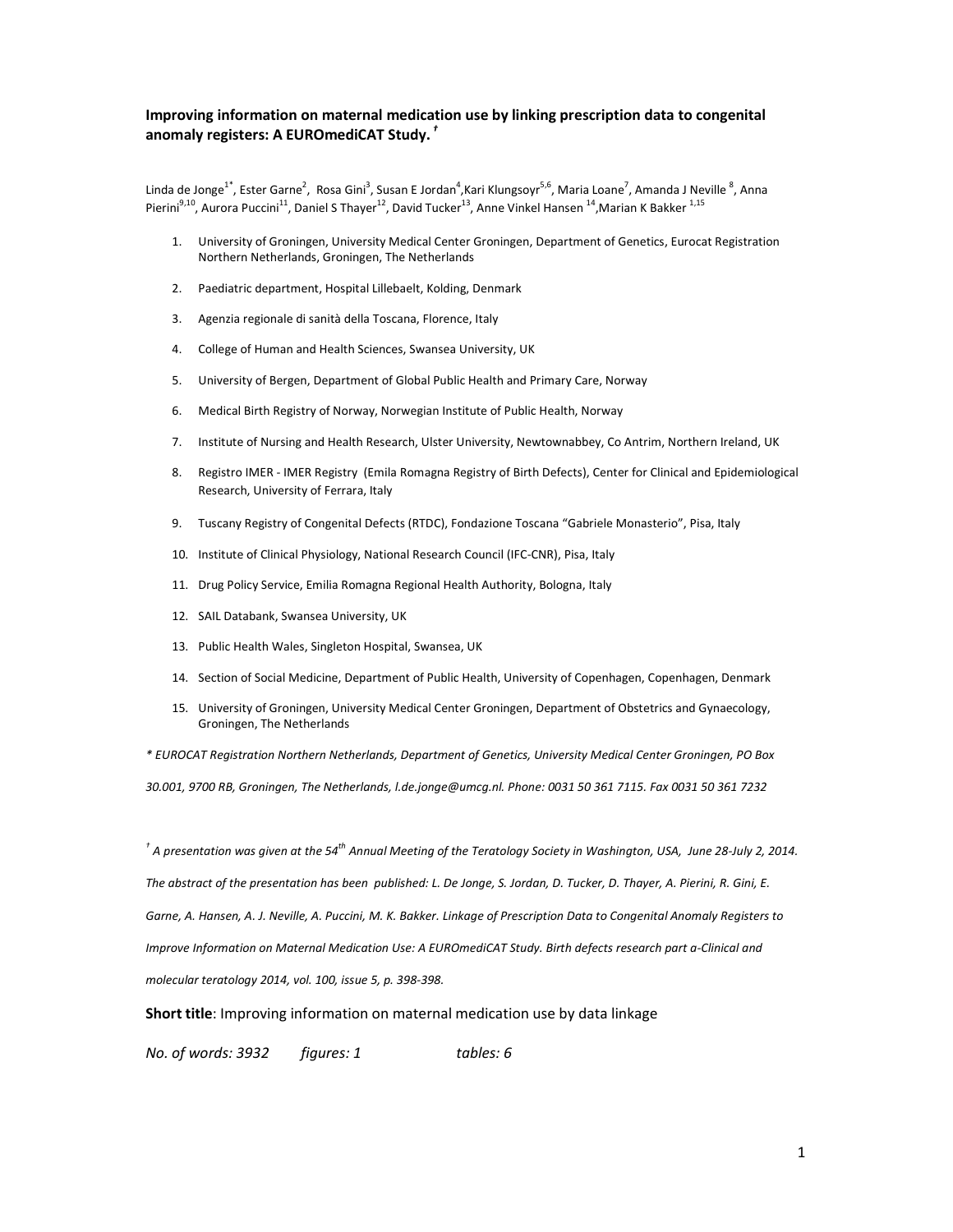### *Abstract: (249 words)*

**Introduction:** Research on associations between medication use during pregnancy and congenital anomalies is significative for assessing the safe use of a medicine in pregnancy. Congenital anomaly registries do not have optimal information on medicine exposure, in contrast to prescription databases. Linkage of prescription databases to the congenital anomaly registries is a potentially effective method of obtaining accurate information on medicine use in pregnancies and the risk of congenital anomalies.

**Methods:** We linked data from primary care and prescription databases to five EUROCAT congenital anomaly registries. The linkage was evaluated looking at linkage rate, characteristics of linked and non-linked cases, first trimester exposure rates for six groups of medicines according to the prescription data and information on medication use registered in the congenital anomaly databases and agreement of exposure.

**Results:** Of the 52,619 cases registered in the congenital anomaly databases, 26,552 cases could be linked. The linkage rate varied between registries over time and by type of birth. The first trimester exposure rates and the agreements between the databases varied for the different medicine groups. Information on anti-epileptic drugs, and insulins and analogue medicine use recorded by congenital anomaly registries was of good quality. For SSRIs, anti-asthmatics, antibacterials for systemic use, and gonadotropins and other ovulation stimulants, the recorded information was less complete. **Conclusion:** Linkage of primary care or prescription databases to congenital anomaly registries improved the quality of information on maternal use of medicines in pregnancy, especially for medicine groups which are less fully registered in congenital anomaly registries.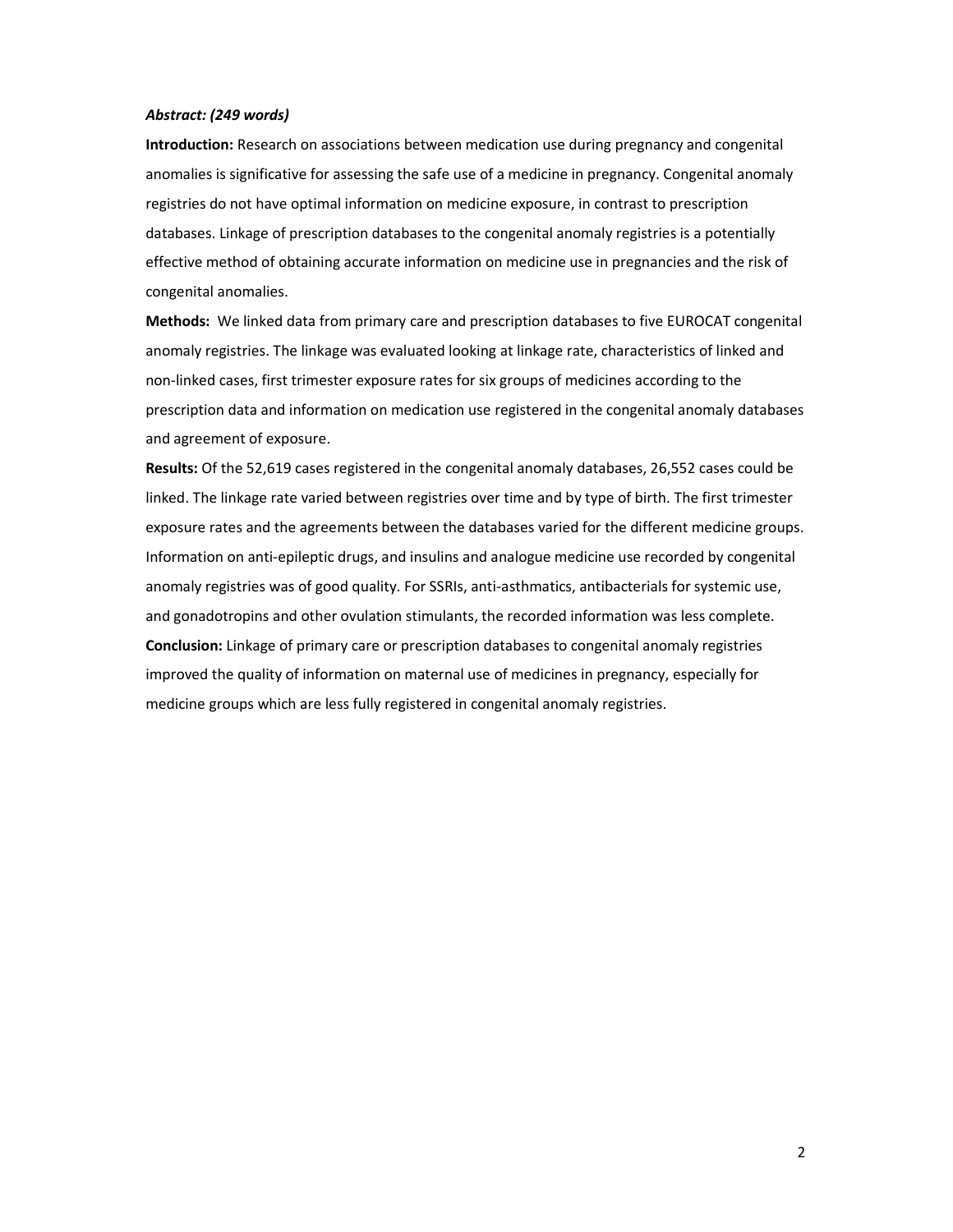# **Key points:**

- Linkage of primary care or prescription databases to congenital anomaly registries improved the quality of information on maternal use of medicines in pregnancy.
- The quality improved especially for medicine groups which are less fully registered in congenital anomaly registries, like SSRIs, anti-asthmatics, antibacterials for systemic use, and gonadotropins and other ovulation stimulants.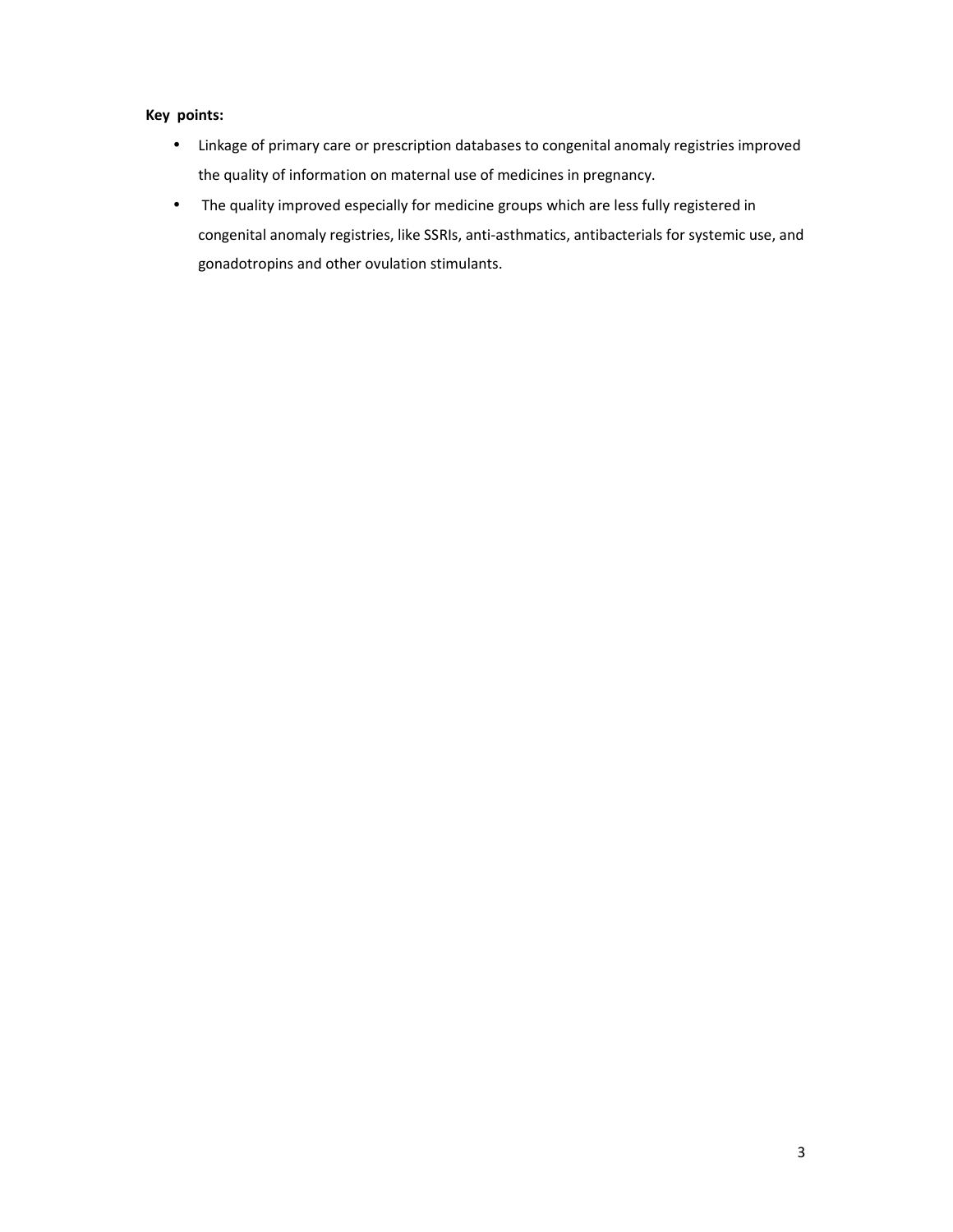### **1. Introduction**

 Medicines are commonly used during pregnancy: approximately 80% of all women use at least one medicine during pregnancy [1]. Although the use of some medicines is unavoidable for serious or chronic conditions, foetal exposure may increase the risk of a congenital anomaly (CA). One example is the anti-epileptic medication valproic acid, which increases the risk of having a child with spina bifida if taken in the first trimester of pregnancy [2]. However, little is known regarding the teratogenic effects of many medicines. Research on possible associations between medicine use during pregnancy and CA is of great importance for assessing the safe use of a medicine in pregnancy. Since CA are rare outcomes, and medicine needs to be analysed in specific groups or as specific drugs, we need to study large datasets with accurate and detailed information on the type and timing of medicine exposure in pregnancy and the type of a possibly related CA.

 The European Surveillance of Congenital Anomalies (EUROCAT) network consists of 43 population-based registries set up for the epidemiological surveillance of CA; the network covers 29% of all births in Europe [3, 4, 5]. These registries hold information on foetuses and children with CA, and associated factors such as maternal medicine use in pregnancy. Most of the registries retrieve information on first trimester maternal medicine use from medical files, which may be limited and incomplete [6].

 Prescription databases, which are increasingly being used to explore associations between medicine use in pregnancy and CA[7-10], contain more complete information on medicine use than CA registries, and prescribing information is prospectively collected. Given the quality of information on medicine exposure that is recorded in both CA registries and prescription databases, linking prescription databases to the EUROCAT CA registries is a potentially effective method of obtaining accurate information on medicine use in pregnancies that were complicated by fetal CA.

 In this study we linked administrative prescription databases with five CA registries. We present the results for six selected groups of medicines: anti-epileptic medicines *(Anatomical Therapeutic Chemical (ATC) code[11] N03A)*, insulins and analogues *(A10A)*, SSRIs *(N06AB)*, antiasthmatics *(R03),* antibacterials for systemic use *(J01),* and gonadotropins and other ovulation stimulants *(G03G)*.

 This research was embedded in the EUROmediCAT project [12], which stimulates the collaboration of health care databases and EUROCAT registries. It was a Seventh Framework Programme study funded by the European Union.

### **2. Methods**

In this study, prescription/ primary care databases were linked to five EUROCAT CA registries: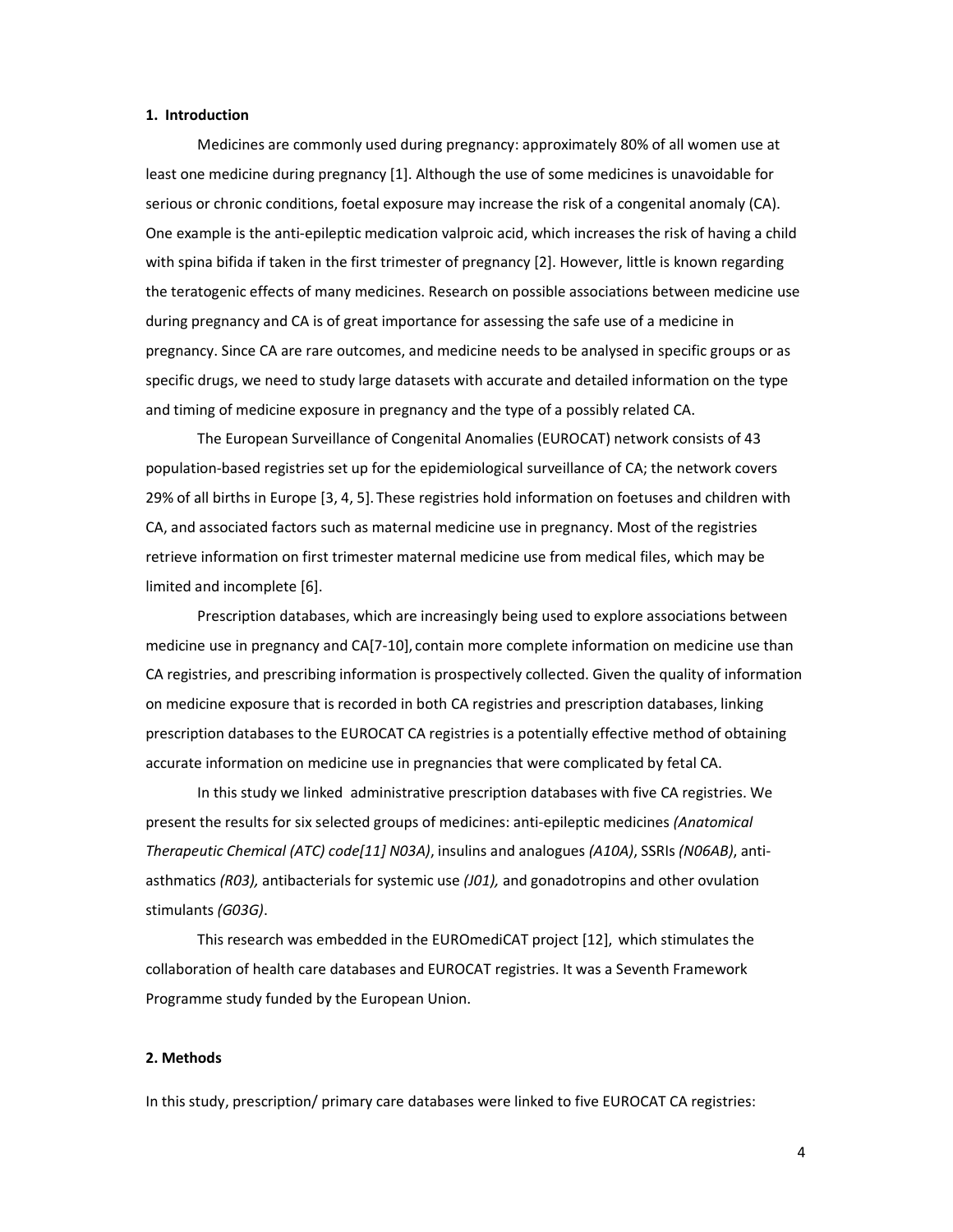- **Wales** the general practitioner data in the Secure Anonymised Information Linkage (SAIL) Databank [13,14] was linked to the Welsh congenital anomaly registry (CARIS);
- **Norway**  Reseptregisteret (Norwegian Prescription Database, NorPD) was linked to the Medical Birth Registry from Norway (MBRN)[15,16];
- **Denmark, Odense** Lægemiddelstatistikregisteret (Danish National Prescription Registry)[17] was linked to the congenital anomaly registry of Odense, Denmark;
- **Italy, Emilia Romagna** Emilia Romagna Prescription Database (ERPD)[18] was linked to Emilia Romagna congenital anomaly registry (IMER), Italy;
- **Italy, Tuscany** Assistenza Farmaceutica Territoriale (AFT, Pharmaceutical Territorial Assistance) and Farmaci a Erogazione Diretta (FED, Medicine Directly Dispensed by the Health System) [19]were linked to the congenital anomaly registry of Tuscany, Italy (RTDC).

The CA registries collect data on foetuses and infants with CA, including live births (LB), foetal deaths (FD) ≥ 20 weeks of gestational age (including stillbirths), and terminations of pregnancy for foetal anomaly (TOPFA). Information on date of birth, gestational age at birth, maternal age, longterm diseases, maternal medicines and disease exposures during pregnancy are also collected. The first trimester of pregnancy is defined according to the EUROCAT Guide[20] as the period from the first day of Last Menstrual Period (LMP) up to 12 completed weeks of gestation [day 0 to day 83].

 The primary care or prescription databases involved in our linkage effort are populationbased administrative databases that contain data on medicines prescribed and/or dispensed. In the linked prescription data, the first trimester was defined as the period from the first day of LMP as recorded in the CA database up to 14 completed weeks of gestation [day 0 to day 97]. If the LMP was unknown, it was calculated as the date of birth of the child minus the gestational age at birth as recorded in the CA database. If the gestational age at birth was unknown, a standardized length of 280 days (40 weeks) for live births and 224 days (32 weeks) for still births was used. If the gestational age was unknown for a TOPFA case, the average age for TOPFA's for the respective registry across the whole of the included time period was used. Characteristics of the primary care/prescription databases and the CA registries have been described in detail elsewhere[4,6,21,22]. Table 1 summarizes the birth years, the number of CA cases registered in the study period, the registry sources for maternal medicine use, whether the medicine recorded in the CA data was based on the first trimester only or for the whole pregnancy and the proportion of cases with at least one medicine recorded in the CA database.

 We applied a distributed database model, in which the linkage was performed locally for all registries and the linked datasets were kept locally [23]. The linkage was performed by matching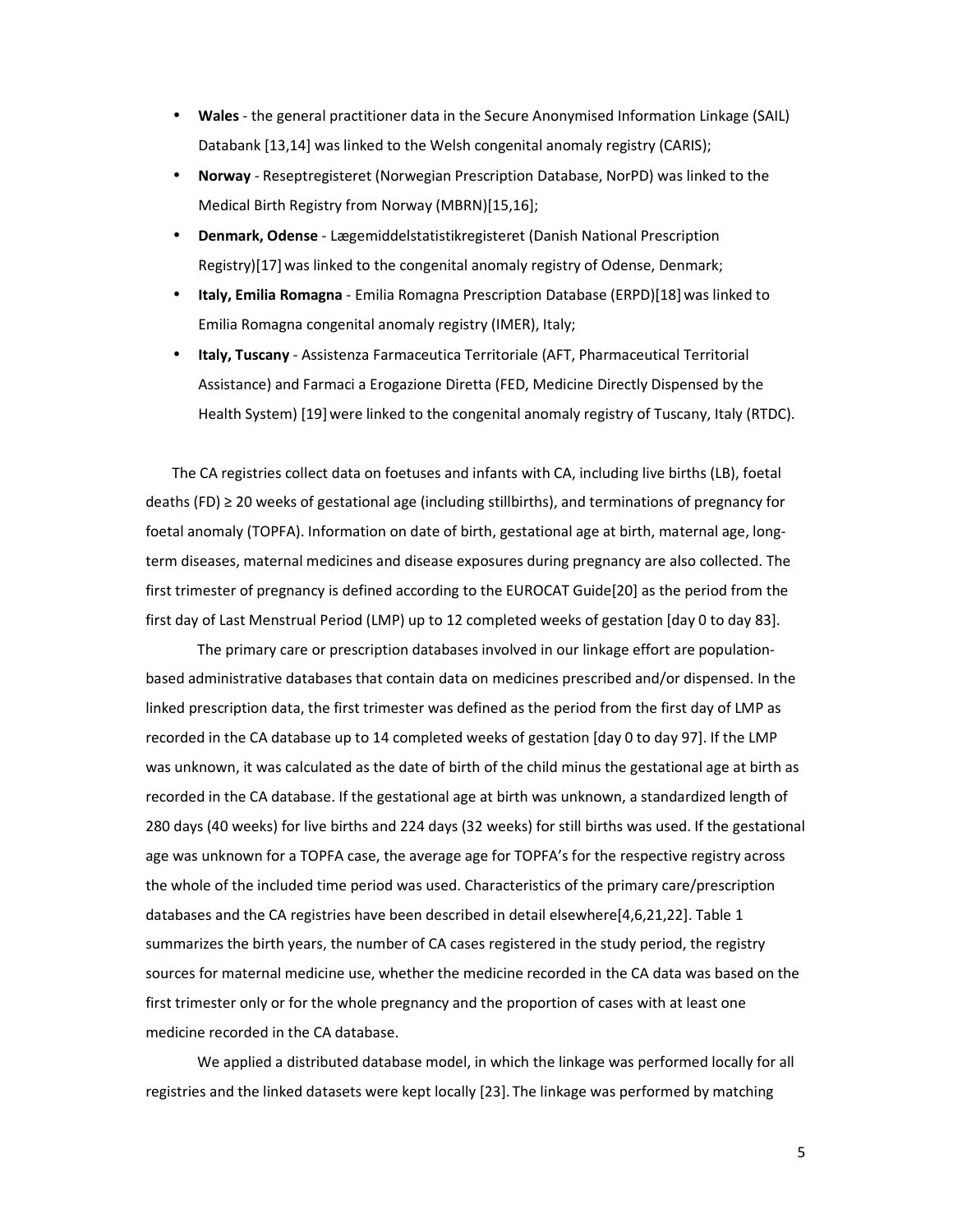identification numbers and/or maternal characteristics in both the primary care/prescription and the CA databases. For CA cases identified in the primary care/prescription databases, the information held on medicine use was added to the information in the CA registry. Details of the linkage process have been described elsewhere [24].

 An Access-based software module, the Linkage Data Management Program (LDMP), was developed for this project and used to ensure validated datasets. The LDMP was used to import and export data, validate data, and generate tables for evaluation and analyses. The use of the LDMP ensured the compatibility of anomaly subgroups and medicine groups among the participating registries and allowed tables to be generated in a uniform way. To evaluate the linkage effort, the participating registries provided tables generated by LDMP. Since the Danish regulations do not allow external software to be used on their server, Odense, Denmark was not able to import their data via the LDMP. They generated the aggregated tables locally and generated the tables manually, using the same selection criteria and definitions as in the LDMP.

In the analyses cases that met the EUROCAT case definition were included: cases with major CA defined by the Q-chapter of the International Classification of Diseases 10<sup>th</sup> revision (ICD10), or in the range 740-759 of ICD9, and a very limited set of conditions not included in the Q chapter [20]. Cases with isolated minor anomalies were excluded from the EUROCAT case definition.

Using the LDMP, each registry evaluated the linkage on the following aspects:

- *Linkage success*, defined as the proportion of cases in the CA database that could be linked to the primary care/prescription data.
- *Comparison of the linked and non-linked cases*: since not all the cases could be linked, we considered it relevant to compare both groups on year of birth and type of birth. A Chi<sup>2</sup> test was performed for both factors to determine the statistical significance. If 20% of the cells in the contingency table had less than five observations, a Fisher Exact test was performed instead of the Chi<sup>2</sup> test. The statistical tests were performed in PASWStatistics 22 (SPSS Inc., IBM, Chicago, IL, USA).
- *Comparison of data on first trimester medicine use*: the 'first trimester exposures rates' and the 'agreement of exposure' were calculated as described in figure 1 to compare the data. These factors were calculated for six groups of medicines: anti-epileptic medicines, insulins and analogues, SSRIs, anti-asthmatics, antibacterials for systemic use, and gonadotropins and other ovulation stimulants. The agreement according to the primary care/prescription data may be influenced by the definition of first trimester exposure (date of prescription in period 0-97 days), therefore we also calculated the agreement using a broader  $1<sup>st</sup>$  trimester definition (-31 to +97 days after LMP).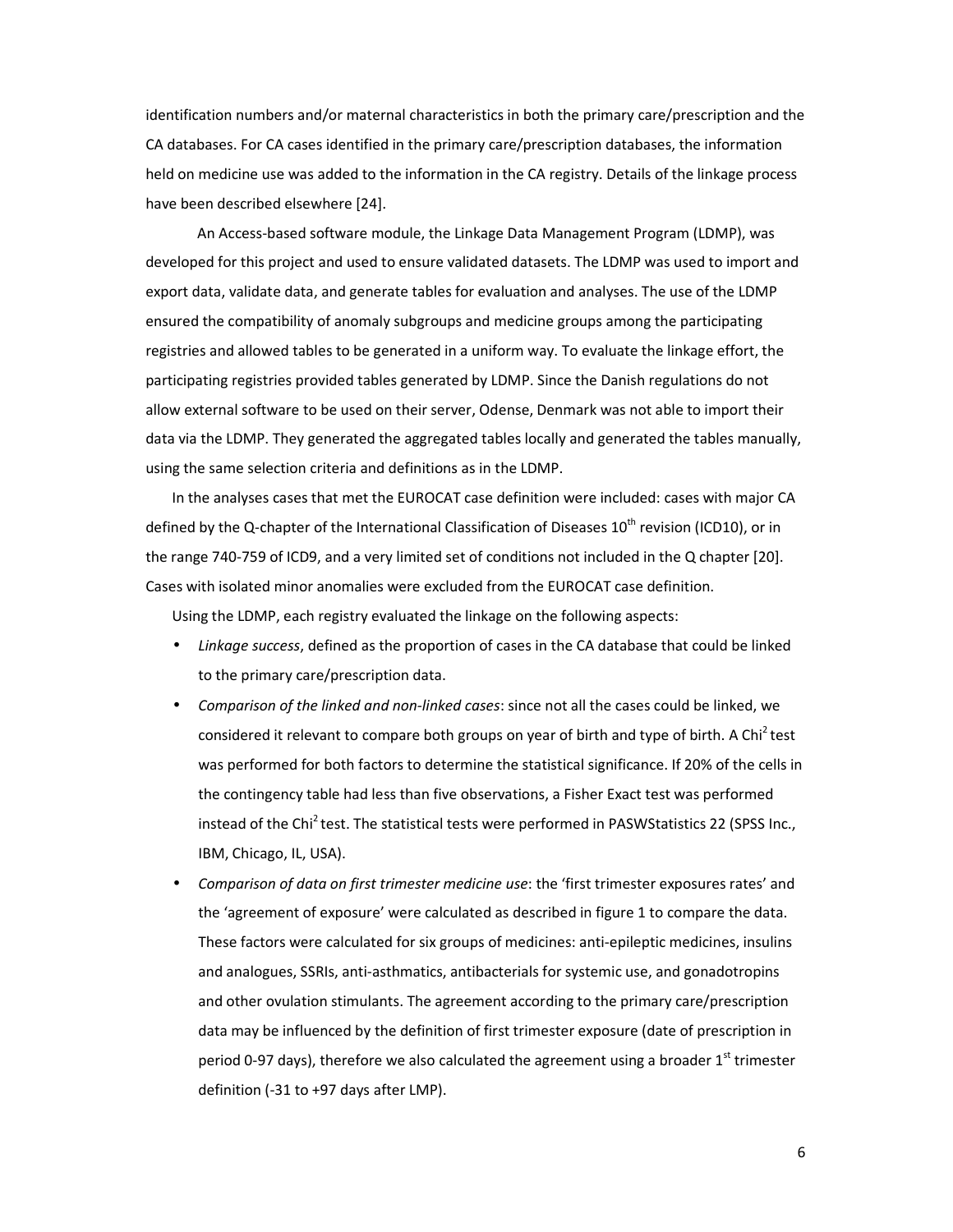### **3. Results**

 The five CA databases included 52,619 cases in total, of which 65.7% (n=34,547) could be linked. The proportion of cases that could be linked ranged from 31.7% in Wales (where 40% of the primary care practices contribute prescription data to the voluntary SAIL database) to 100% in Odense, Denmark. Of the 34,547 registered cases that were linked to prescription databases, 26,552 (76.9%) met the EUROCAT case definition as described in the Methods section (Table 2a).

The linked and non-linked EUROCAT cases were compared for year of birth and type of birth for the registries with less than 100% linkage success( table 2b). There was a significant difference between the linked and non-linked cases for all registries in year of birth. For Wales, Emilia-Romagna and Tuscany, the rate of linked cases increased over time, while the number of linked cases decreased over time in Norway. For type of birth, there were no differences between linked and non-linked cases for Wales and Norway. For Emilia Romagna, TOPFA cases were only seen in the non-linked group while, for Tuscany, there were fewer live births (74.0% vs. 86.2%), but more TOPFA cases (25.1% vs. 12.6%) in the linked group.

The first trimester exposure rates according to the CA data and the primary care/prescription database are shown in Table 3. For the anti-epileptic medicines and the insulins and analogues, there were small, but potentially clinically important differences between the first trimester exposure rates based on the CA registries and the primary care or prescription database. The first trimester exposure rates for anti-asthmatics also revealed small differences between those recorded in the CA registries and in the primary care or prescription database per registry, except for Tuscany. For Tuscany, the first trimester exposure rate recorded in the prescription database was more than six times higher than the rate recorded in the CA registry. For the SSRIs the first trimester exposure rates recorded in the primary care or prescription database were 2-3 times higher than the rates recorded in the CA registries for Wales, Emilia Romagna and Tuscany. For antibacterials for systemic use, the first trimester exposure rates recorded in the primary care or prescription databases was much higher than the rates in the CA registries. Furthermore, there was a wide variation over the registries: for the CA registries, the rates ranged from 1.84% (Tuscany) to 10.12% (Emilia Romagna) while for the primary care or prescription databases the rates ranged from 9.84% (Norway) to 15.52% (Emilia Romagna). The first trimester exposure rates for the gonadotropins and other ovulation stimulants were also higher in the prescription databases, except for Wales.

 The agreement according to the primary care/prescription data and the agreement according to the CA data for the first trimester is shown in Table 4a. For the anti-epileptic medicines and insulins and analogues, which are both used for long-term conditions, the agreement between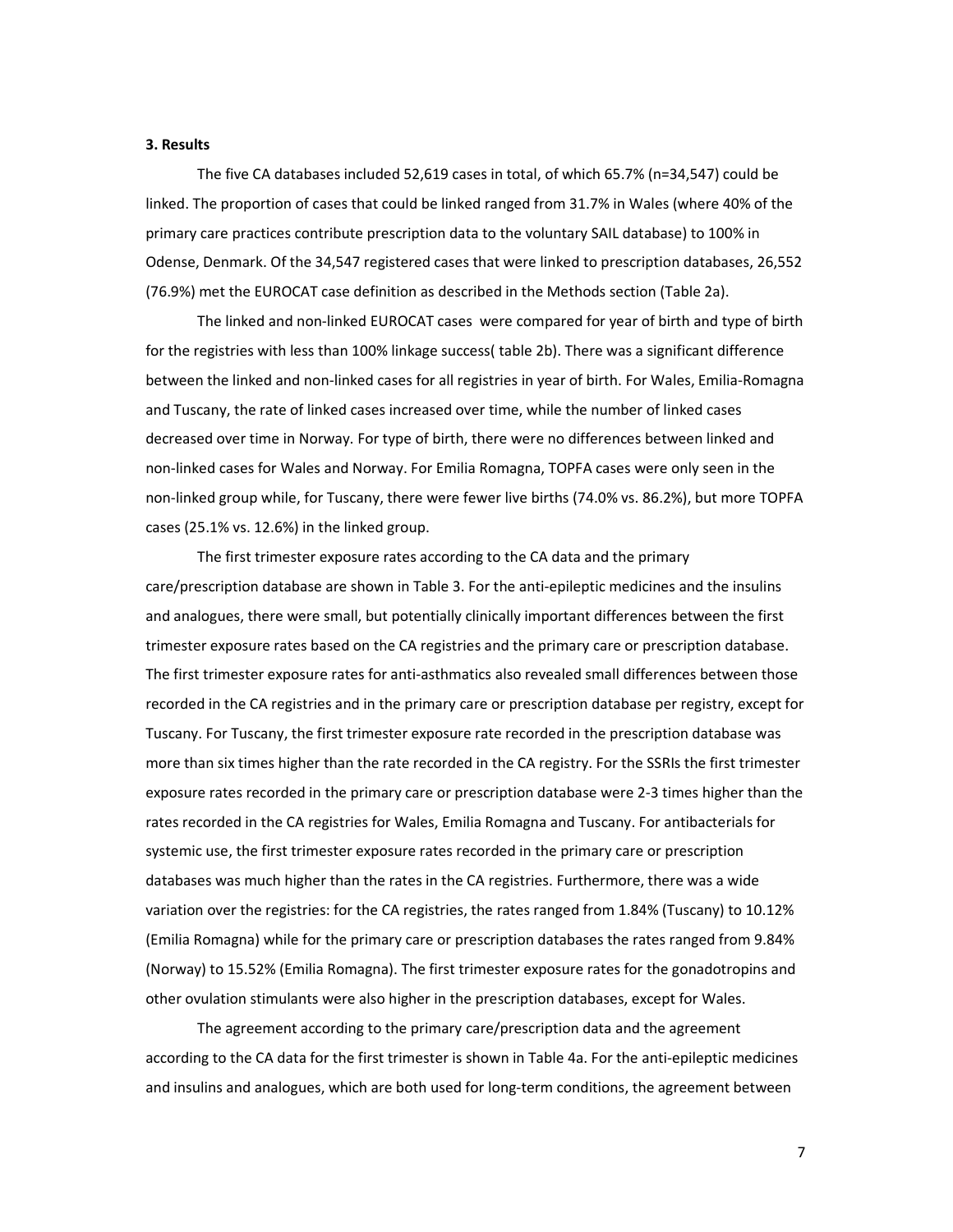both databases was generally relatively high. The SSRIs and anti-asthmatics, which are also used in long-term conditions, showed a lower agreement between the two databases. Medicines for occasional use, such as antibacterials for systemic use, and gonadotropins and other ovulation stimulants, showed a relatively low agreement between the databases. Extending the time period by including the month before the first trimester did not affect the findings on anti-epileptic medicines and insulins and analogues to a large extent, but the agreement according to the CA data was increased for SSRIs and anti-asthmatics for some of the registries (table 4b).

### **4. Discussion**

We linked administrative databases to five CA registries and evaluated the results of the linkage for six types of common medicines. The linkage success varied between registries over time and, for the Italian registries, by type of birth. The first trimester exposure rates and the agreements between the databases varied for the different medicine groups. In general, information on antiepileptic medicines, and insulins and analogue medicine use recorded by CA registries was of good quality. For SSRIs, anti-asthmatics, antibacterials for systemic use, and gonadotropins and other ovulation stimulants, the recorded information was less complete.

 A major challenge in using prescription data is linking it to all the cases of CA, irrespective of pregnancy outcome. For Norway and Odense, Denmark, linkage was possible for most cases, as the linkage used personal ID numbers, while the linkage success was lower for the other registries. In Wales, general practitioners (GPs) contribute to SAIL on a voluntary basis, currently 40% of the GPs contribute and although this percentage is increasing, it reduces the number of Welsh cases that could be linked. For Emilia Romagna, the TOPFA cases could not be included in the linkage, because the CA registry does not have ID numbers for the TOPFA cases or their mothers due to privacy regulations. As a result, the linked cases are biased towards the less severe cases there. In Tuscany, an ID number for the mother was only available for 52% of the TOPFA cases. Therefore, one should be aware that if not all cases can be linked, there may be some bias in the results reported or the linked dataset may not be suitable to analyse a possible association between medication use and severe anomalies that result frequently in terminations of pregnancy.

 Medicines prescribed or dispensed before the first trimester were not included in the first trimester definition of the primary care or prescription databases. It is possible that these medicines, although prescribed earlier, were also taken in the first trimester and therefore registered in the CA registry. Technically there is a difference in the definition of the first trimester between the primary care or prescription databases and the CA registries. However, we expect the influence on the first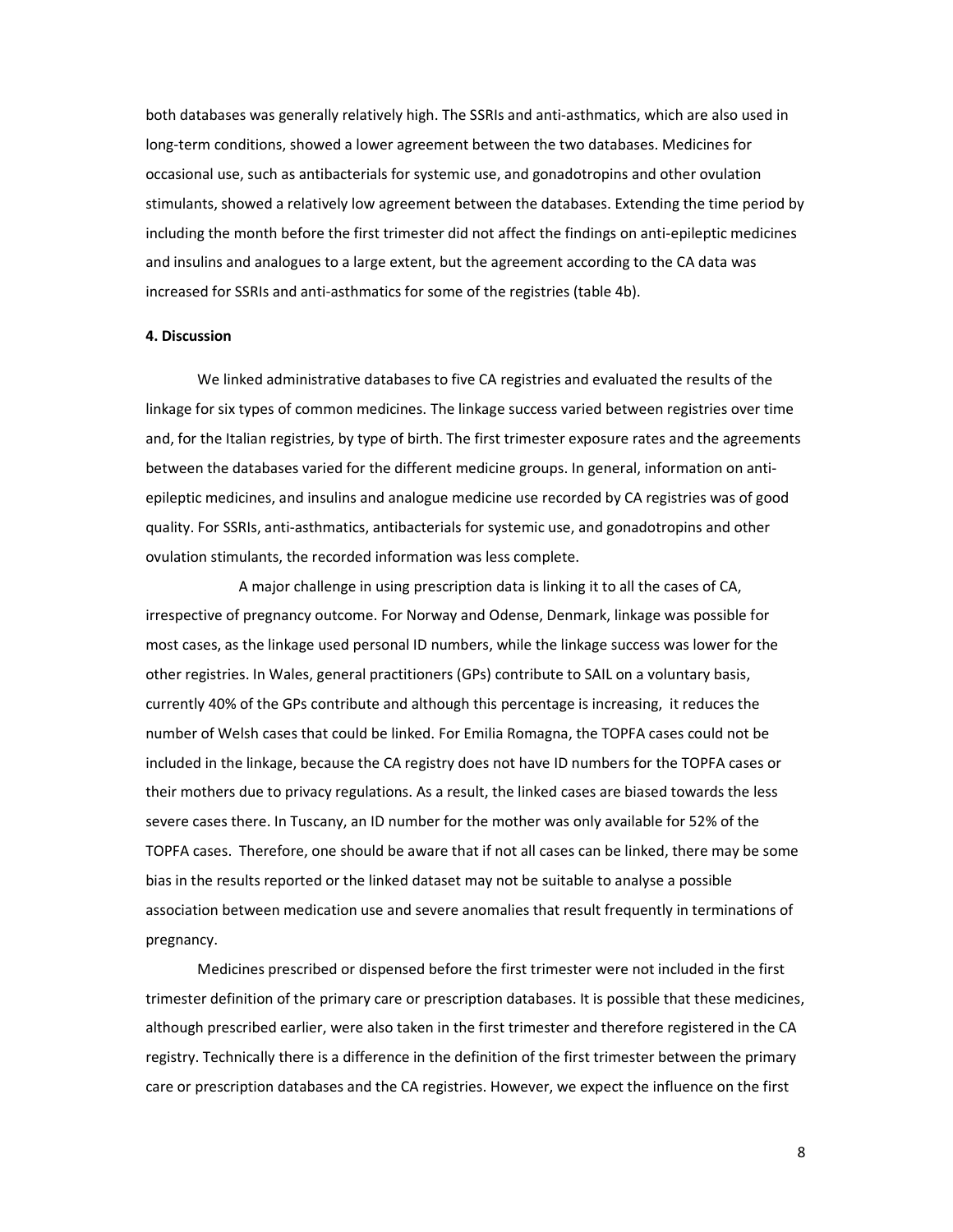trimester exposure rates to be minimal, since the CA registries collect information on medicine use mainly from medical files (except Tuscany) in which medicine use is recorded as 'used in the first trimester' rather than on a specific date. In addition, the Norwegian CA registry and Emilia Romagna includes information on medicine used during any time in pregnancy, not specifically during the first trimester. Therefore, misclassification of exposure cannot be ruled out; in particular for medicines prescribed or taken at the start or towards the end of the first trimester there may be disagreement between the information recorded in the CA data and the prescription data.

 For Emilia Romagna, relatively low rates of agreement were found for medicines taken for long-term conditions. The registry has now changed their data sources for medicine exposures and has added prescription information as a data source.

 In general, per registry, the anti-epileptic medicines and insulins and analogues showed small differences between the first trimester exposure rates recorded in the CA registries and the rates in the primary care or prescription databases. In addition, the agreements between the primary care/prescription databases and the CA registries were, in general, relatively high. This was expected, since these medicines are prescribed for long-term conditions and used on a regular, daily basis; they are therefore well recorded in both medical files and prescription databases. However, we noted 98 cases in which insulin (54) and anti-epileptics (44) were prescribed in primary care or prescription database, but not recorded in or abstracted from the medical files, which are the main data source for the CA registries. Such omissions from the medical records could have serious clinical consequences, unless more accurate histories were taken on admission for delivery.

 For the anti-asthmatics, small differences were found between the first trimester exposure rates recorded in the CA registries and the primary care or prescription database per registry. However, the agreements between the primary care/prescription databases and the CA registries were, in general, relatively low. The most plausible explanation for this is that some anti-asthmatics are often taken 'as necessary'. It is possible that they were dispensed before the first trimester, and were therefore not present in the prescription database as a first trimester prescription, but that they were indeed used in the first trimester and therefore recorded in the CA registry. Extending the relevant period with the month before pregnancy, increased the agreement for anti-asthmatics and SSRIs. This emphasizes that the time frame used in the definition of the first trimester may differ for medicines depending on prescribing characteristics. Other explanations for low agreement could be that the prescribed medicines were not taken (non-compliance) or that the medicines were taken, but their use was not recorded. Medicines may not be recorded in medical files for several reasons: women may forget; the midwife may not ask the woman about medicine use when taking the initial medical history, or the question may be asked in a perfunctory manner, so that the woman does not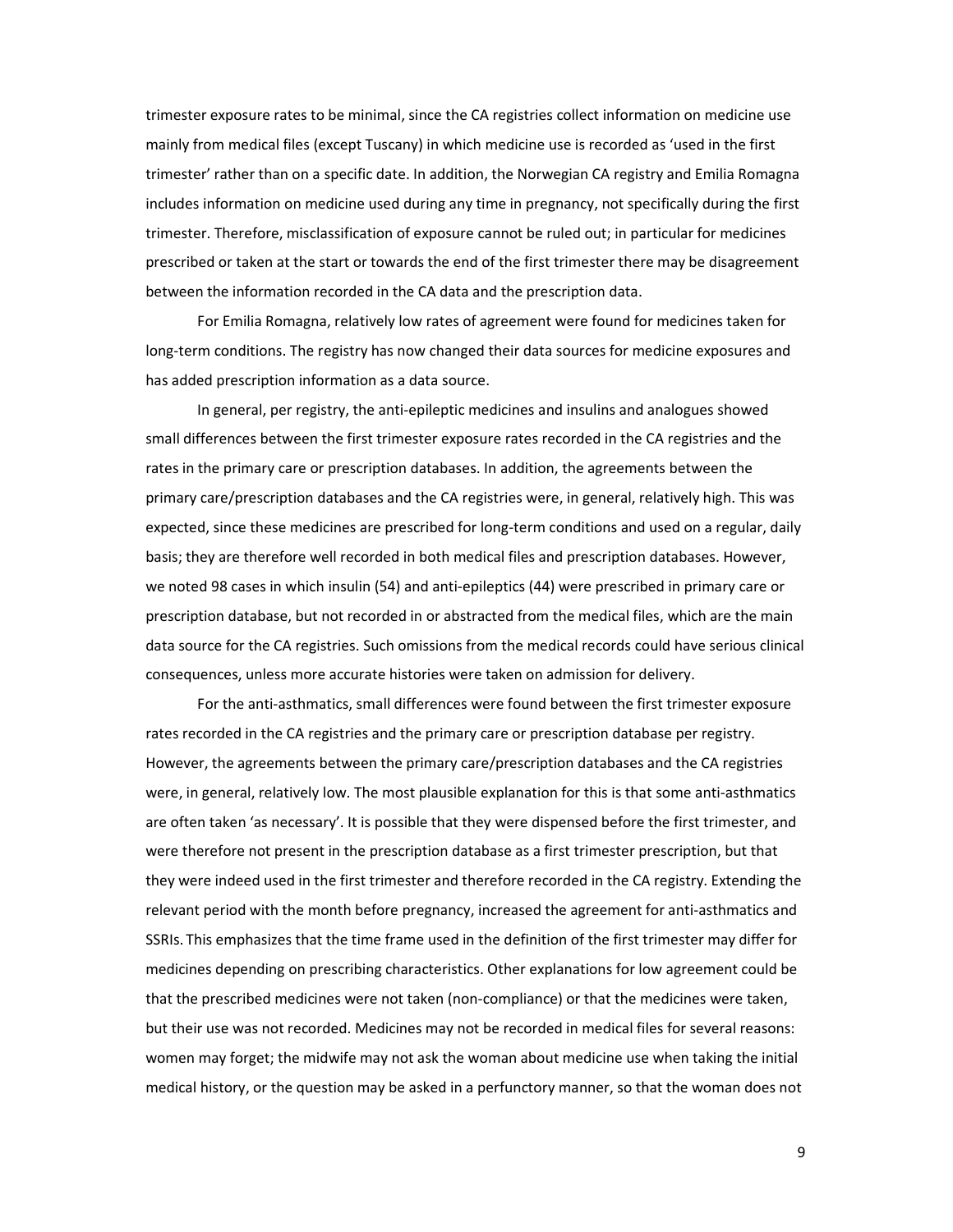realise the importance of an accurate medical history; women may be uncertain of the starting date of their first trimester; medication use may be mentioned but not recorded in the medical file; or the medicine was prescribed after the first antenatal visit and therefore not recorded in the medical file. Some CA registry records did not give the full name of the medicines taken, so no ATC code could be matched to the prescription database: for example, if the woman cannot name her specific medicine, just 'taking antidepressant' may be recorded. When no information is found in medical records on maternal medication use, registries may either interpret this as 'no medication taken' or 'medication use unknown'. The use of administrative data may overcome this problem.

 For the SSRIs, the first trimester exposure rates recorded in the primary or prescription database were 2-3 times higher than the rates recorded in some CA registries. Furthermore, SSRIs had a relatively low agreement according to the primary care/prescription data. The high rate of non-reporting of antidepressants suggests that records might be biased by the stigma surrounding mental illness. This may lead to either non-adherence with prescribed regimens or non-reporting. Reporting of antiepileptic prescriptions (often for mental illness) may have been similarly affected.

 For the antibacterials for systemic use, the rates found in the primary care or prescription databases were much higher than the rates in CA registries and there were differences between the registries. The agreements according to both the primary care/prescription databases and the CA registries were, in general, relatively low. It is likely that, by the time of their interviews with the midwife, some women had forgotten having a short course of antibacterial agents. The differences over the registries can be explained by differences in the prescribing behaviour seen between the regions.

 For gonadotropins and other ovulation stimulants, rates in the primary care or prescription databases were generally higher than the rates in CA registries, whereas the agreements according to both the primary care/prescription database and the CA registries were, in general, relatively low. Since these medicines are used in fertility treatments and the prevention of miscarriages, noncompliance is a less plausible explanation. The medicines were presumably used, but not recorded. For gonadotropins and other ovulation stimulants, it is also possible that the woman did not mention their use because she did not consider them as medicines, or she was concerned about possible stigmatisation.

 In conclusion, we found that information on anti-epileptics, and insulins and analogues, was fairly complete in the CA registries, whereas for SSRIs, anti-asthmatics, antibacterials for systemic use, and gonadotropins and other ovulation stimulants, the information was less complete. Therefore, the linkage held more added value for SSRIs, anti-asthmatics, antibacterials for systemic use, and gonadotropins and other ovulation stimulants.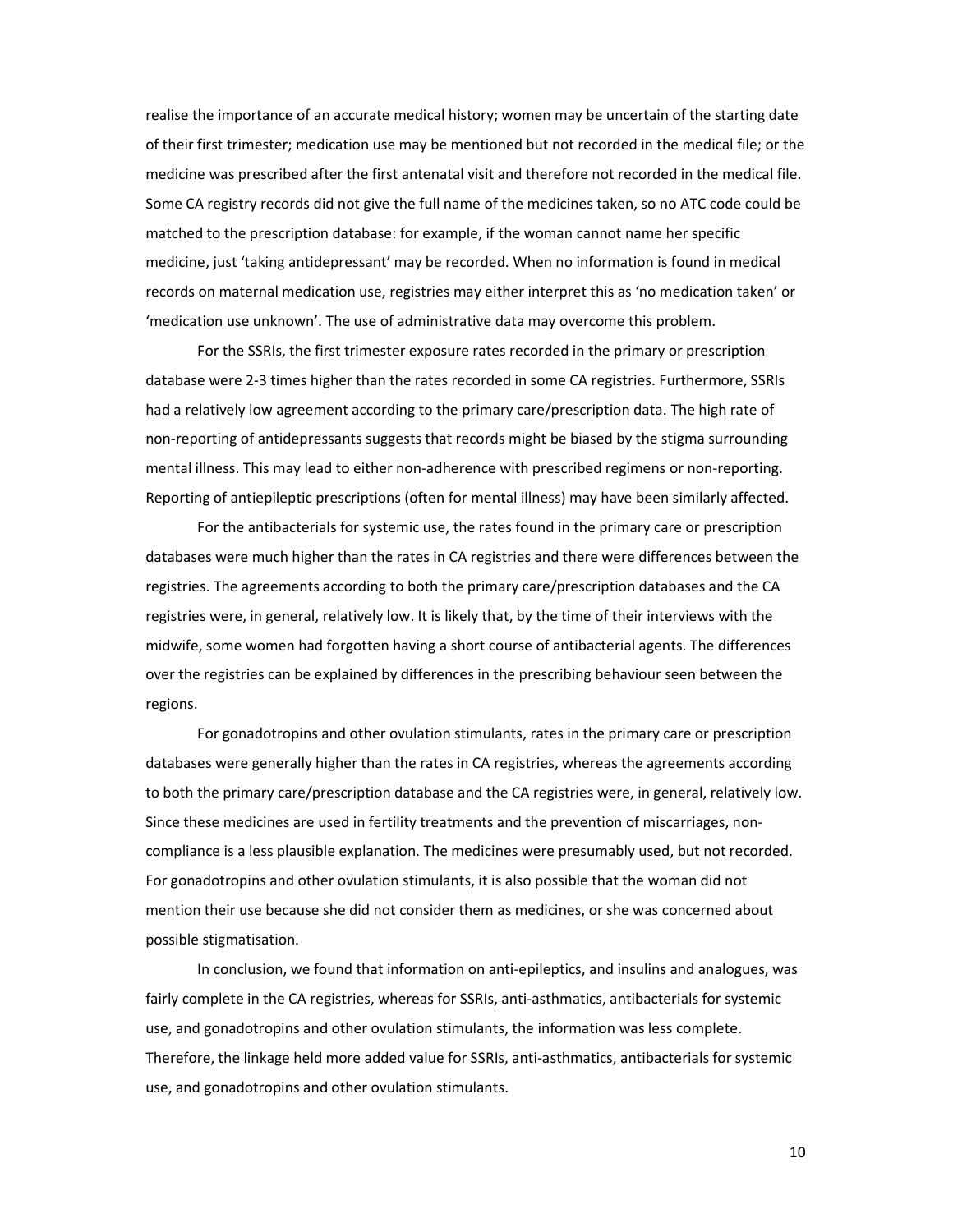In our project, the linkage was performed locally for all registries and the linked datasets were kept locally, according to the distributed database model. This was necessary to comply with confidentiality regulations in Odense, Denmark, Norway and Wales, where linked data may not be sent outside the server. However, since large datasets are needed to study the safety of medicine use in pregnancy, the separate local datasets need to be combined for further studies on the risk of medicines in pregnancy; the ideal situation would be to collect and analyse such linked data in a central unit.

 For this project we used data from prescription databases. In principle, prescription data contain the complete, prospectively recorded, medication history, except for Over-The-Counter (OTC) medication and medications dispensed in hospitals and private clinics. However, in Norway, the prescription database includes medicines dispensed to an individual (out-patient) who collects them at a hospital pharmacy, but it does not include medicines given to individuals who are in hospital (in-patients). Furthermore, the quality of prescription data is not affected by the woman's recall or the accuracy of health care professionals who record medication use in medical files.

 Nonetheless, this does not necessarily mean that medicines prescribed or dispensed are actually taken [25]. However, we know from a Dutch cross-sectional study that prescription data will most likely overestimate the exposure, but this overestimation seems to be minimal, which makes prescription records a reliable source for research into associations between medication use in pregnancy and CA [26].

 The information on amount and dosage prescribed was not available in a standard way (DDD) in our databases. Therefore, we could not include the duration of the prescription in our definition of exposure[21]. To improve the use of prescription data, information on the amount prescribed and the daily dose should be included in the administrative databases. In addition, more uniformity concerning data definitions ( ATC codes, medication grouping, first trimester definition) should also be taken into account to prevent bias.

 In a previous Norwegian study, data of the NorPD and MBRN, which were also included in this study, were linked and compared by calculating the sensitivity, the specificity and the positive predictive value (PPV) of recorded medicine in the MBRN for the period 2004-2007, using NorPD as the "gold standard" [15]. It was possible to compare the Norwegian study's 'sensitivity values' to our values of agreement according to the prescription database, and to compare the 'PPV values' to our values of agreement according to the CA registry. However, the Norwegian study did not provide data on gonadotropins and other ovulation stimulants specifically, while they did provide data on selective beta-2-adrenoreceptor agonists (ATC code R03AC) and glucocorticoids (ATC code R03BA) instead of anti-asthmatics in general (ATC code R03). We found the values of sensitivity and the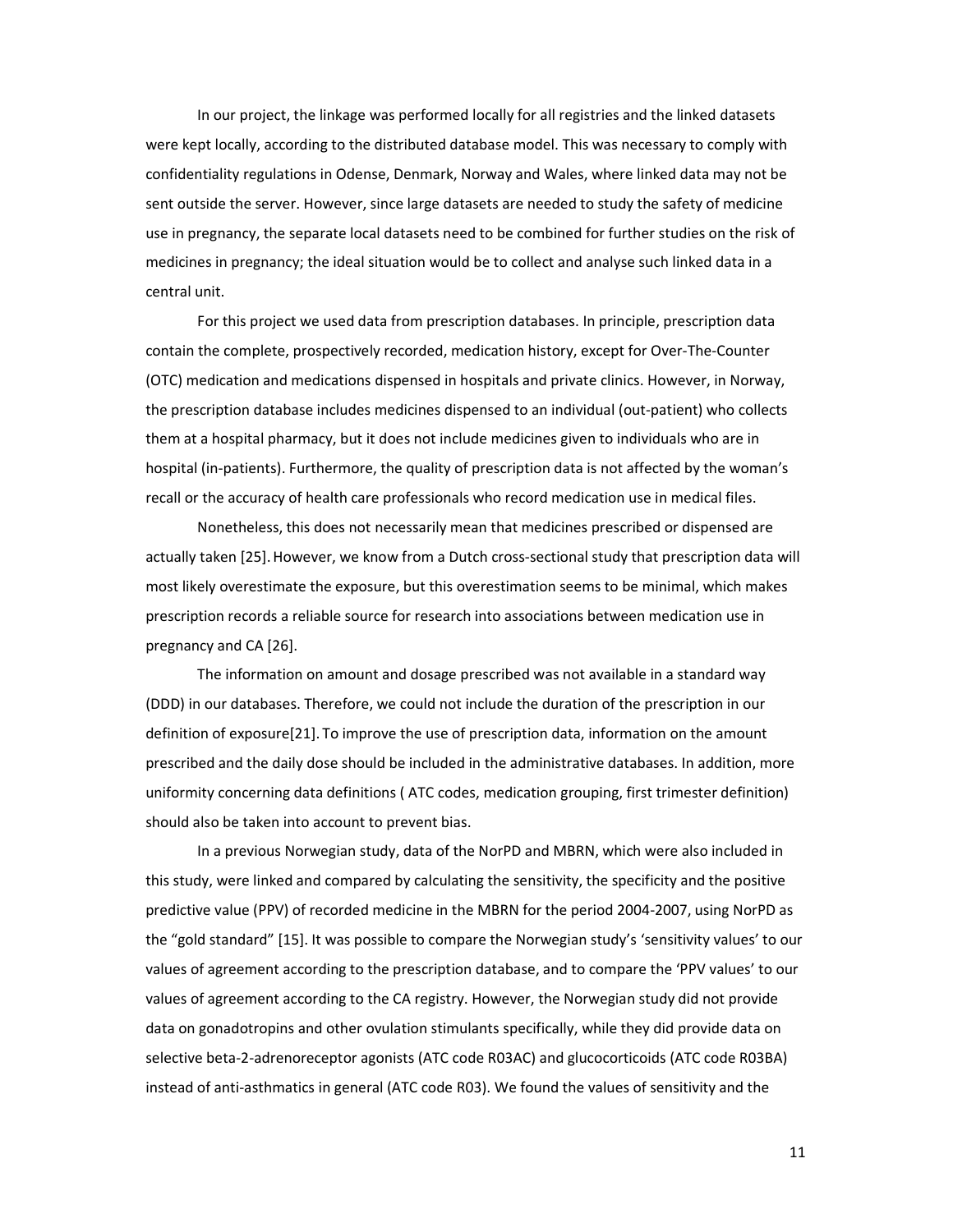agreement according to the prescription data for Norway to be comparable. However, the values of the PPV were higher in the Norwegian study than the values we calculated for the agreement according to the CA registry for Norway. This difference may be related to the fact that the Norwegian study included all deliveries, while we only included deliveries with a CA in the offspring.

 In another study, administrative data relating to all pregnancy events (which were classified as a birth, an ectopic pregnancy, or a termination of pregnancy) in Western Australia were linked to a national database of dispensed medicines for the period 2002-2005. This study had a high linkage rate of health and other data due to very few missed links (0.11%) and low permanent migration (2.7%), and the researchers found that a medicine had been dispensed to 28.0% of women who had a pregnancy event [27,28].

### **5. Conclusion**

We have described the linkage of primary care or prescription databases to CA registries and shown that this improves the quality of information on maternal use of medicines in pregnancy, especially for some medicine groups which are less fully registered in CA registries, like SSRIs, antiasthmatics, antibacterials for systemic use, and gonadotropins and other ovulation stimulants. However, if the prescribed medicine is not actually taken, the use of prescription data may lead to an overestimation of exposure. Possible selection bias towards specific types of CA in the linked cases needs further attention.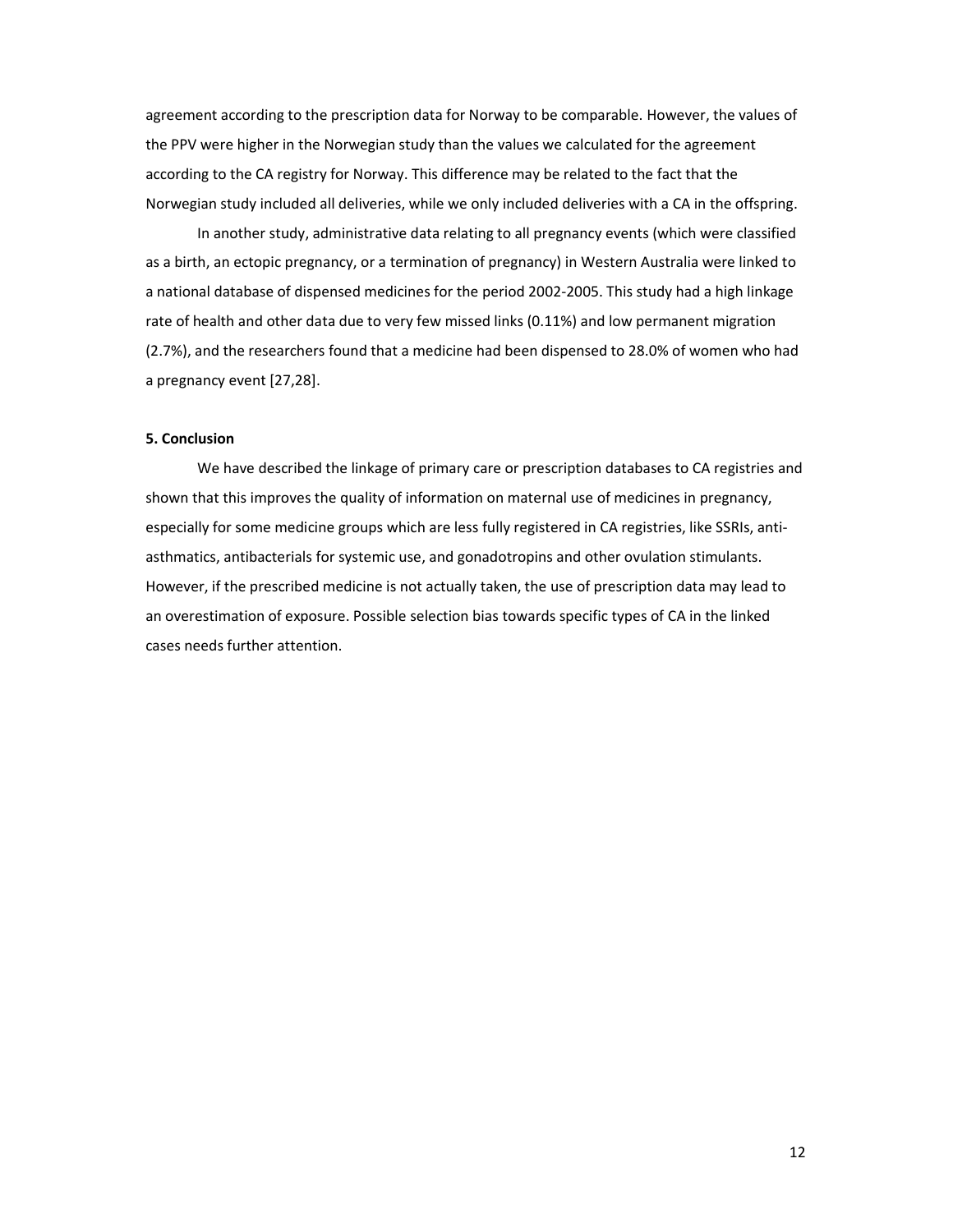## **Reference list**

1. Bakker MK, Jentink J, Vroom F, Van Den Berg PB, De Walle HE, De Jong-Van Den Berg LT. Drug prescription patterns before, during and after pregnancy for long-term, occasional and pregnancy-related drugs in the Netherlands. *BJOG* 2006;113:559–568

2. Jentink J, Loane MA, Dolk H, Barisic, Garne E, Morris JK, de Jong-van den Berg LTW for the EUROCAT Antiepileptic Study Working Group. Valproic acid monotherapy in pregnancy and major congenital malformations. *N Engl J Med* 2010; 362:2185-2193

3. http://www.eurocat-network.eu/aboutus/whatiseurocat/whatiseurocat. Accessed October 16, 2014

4. Greenlees R, Neville A, Addor MC, Amar E, Arriola L, Bakker M, Barisic I, Boyd PA, Calzolari E, Doray B, Draper E, Vollset SE, Garne E, Gatt M, Haeusler M, Kallen K, Khoshnood B, Latos-Bielenska A, Martinez-Frias ML, Materna-Kiryluk A, Dias CM, McDonnell B, Mullaney C, Nelen V, O'Mahony M, Pierini A, Queisser-Luft A, Randrianaivo-Ranjatoélina H, Rankin J, Rissmann A, Ritvanen A, Salvador J, Sipek A, Tucker D, Verellen-Dumoulin C, Wellesley D, Wertelecki W. Paper 6: EUROCAT member registries: organization and activities. *Birth Defects Research* 2011;91(Suppl 1):S51-S100.

5. Dolk H. EUROCAT: 25 years of European surveillance of congenital anomalies. *Arch Dis Child Fetal Neonatal* Ed 2005;90:F355–8.

6. de Jonge L, Bakker MK. EUROCAT Special Report: Sources of Information on Medication Use in Pregnancy. 2014. http://www.eurocat-network.eu/content/Special-Report-Medication-Use-In-Pregnancy.pdf

7. de Jonge L, Zetstra-van der Woude PA, Bos HJ, de Jong-van den Berg LT, Bakker MK. Identifying associations between maternal medicine use and birth defects using a casepopulation approach: an exploratory study on signal detection. *Drug Saf*. 2013;36:1069-78.

8. Li DK, Yang C, Andrade S, Tavares V, Ferber JR. Maternal exposure to angiotensin converting enzyme inhibitors in the first trimester and risk of malformations in offspring: a retrospective cohort study. *BMJ*. 2011;18;343.

9. Ban L, West J, Gibson JE, Fiaschi L, Sokal R, Doyle P, Hubbard R, Smeeth L, Tata LJ. First trimester exposure to anxiolytic and hypnotic drugs and the risks of major congenital anomalies: a United Kingdom population-based cohort study. *PloS One*. 2014;25:e100996

10. Grzeskowiak LE, Gilbert AL, Morrison JL. Exposed or not exposed? Exploring exposure classification in studies using administrative data to investigate outcomes following medicine use during pregnancy. *Eur J Clin Pharmacol.* 2012;68:459-67.

11. http://www.whocc.no/atc\_ddd\_index/ Accessed December 1, 2014.

12. http://euromedicat.eu/ Accessed November 19, 2014.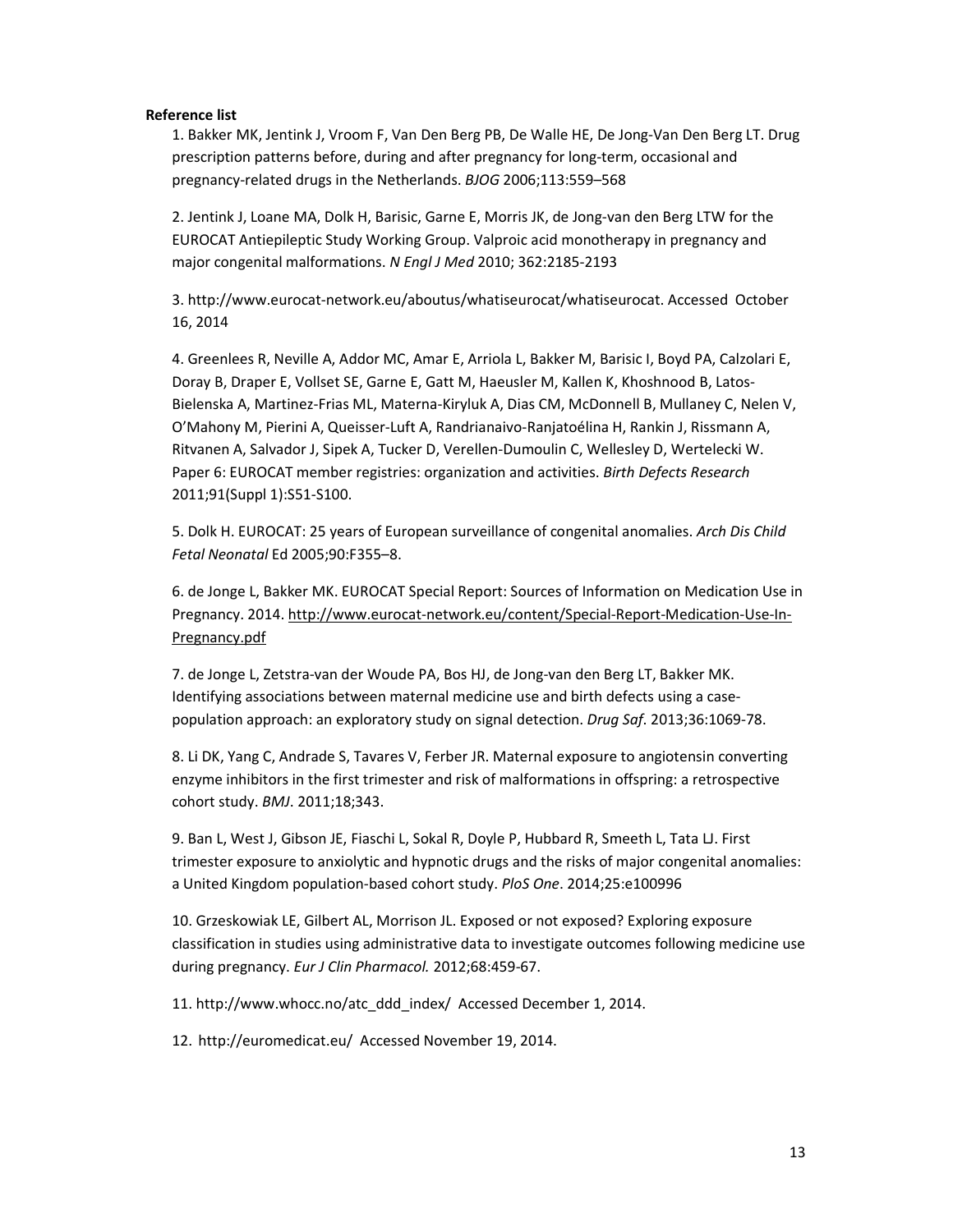13. Ford DV, Jones KH, Verplancke JP, Lyons RA, John G, Brown G, Brooks CJ, Thompson S, Bodger O, Couch T, Leake K. The SAIL Databank: building a national architecture for e-health research and evaluation. *BMC Health Services Research* 2009;9:157.

14. Lyons R, Jones K, John G, Brooks C, Verplancke J-P, Ford D*, et al.* The SAIL databank: linking multiple health and social care datasets. *BMC Med Inform Decis Mak*. 2009;9:3.

15. Espnes MG, Bjørge T, Engeland A. Comparison of recorded medication use in the Medical Birth Registry of Norway with prescribed medicines registered in the Norwegian Prescription Database. *Pharmacoepidemiol Drug Saf*. 2011;20:243-248.

16. Furu K, Wettermark B, Andersen M, Martikainen JE, Almarsdottir AB, Sørensen HT. The Nordic Countries as a Cohort for Pharmacoepidemiological Research. *Basic Clin Pharmacol Toxicol.* 2010;106:86-94.

17. Thygesen LC, Daasnes C, Thaulow I, Brønnum-Hansen H. Introduction to Danish (nationwide) registers on health and social issues: Structure, access, legislation, and archiving. *Scand J Public Health.* 2011;39(7 suppl):12-16.

18. Gagne JJ, Maio V, Berghella V, Louis DZ, Gonnella JS. Prescription drug use during pregnancy: a population-based study in Regione Emilia-Romagna, Italy. *Eur J Clin Pharmacol*. 2008;64:1125- 1132.

19. Coloma PM, Trifirò G, Schuemie MJ, Gini R, Herings R, Hippisley-Cox J, Mazzaglia G, Picelli G, Corrao G, Pedersen L, van der Lei J, Sturkenboom M; EU-ADR Consortium*.* Electronic healthcare databases for active drug safety surveillance: is there enough leverage? *Pharmacoepidemiol Drug Saf.* 2012;21:611-621.

20. http://www.eurocat-network.eu/content/EUROCAT-Guide-1.3.pdf Accessed December 20, 2014.

21. Charlton R, Neville A, Jordan S, Pierini A, Damase-Michel C, Klungsøyr K*,* Andersen AM, Hansen AV, Gini R, Bos JH, Puccini A, Hurault-Delarue C, Brooks CJ, de Jong-van den Berg LT, de Vries CS. Healthcare databases in Europe for studying medicine use and safety during pregnancy. *Pharmacoepidemiol Drug Saf.* 2014;23:586-94.

22. Charlton RA, Jordan S, Pierini A, Garne E, Neville AJ, Hansen AV, Gini R, Thayer D, Tingay K, Puccini A, Bos HJ, Nybo Andersen AM, Sinclair M, Dolk H, de Jong-van den Berg LTW. Selective serotonin reuptake inhibitor prescribing before, during and after pregnancy: a population-based study in six European regions. *BJOG*. 2014 Oct 28

23. Curtis LH, Weiner MG, Boudreau DM, Cooper WO, Daniel GW, Nair VP, et al. Design considerations, architecture, and use of the Mini - Sentinel distributed data system. *Pharmacoepidemiol and Drug Saf*. 2012;21:23–31.

#### 24. Linkage protocol

(http://www.euromedicat.eu/content/Protocol%20data%20linkage%202012-6.pdf) Accessed March 4, 2015.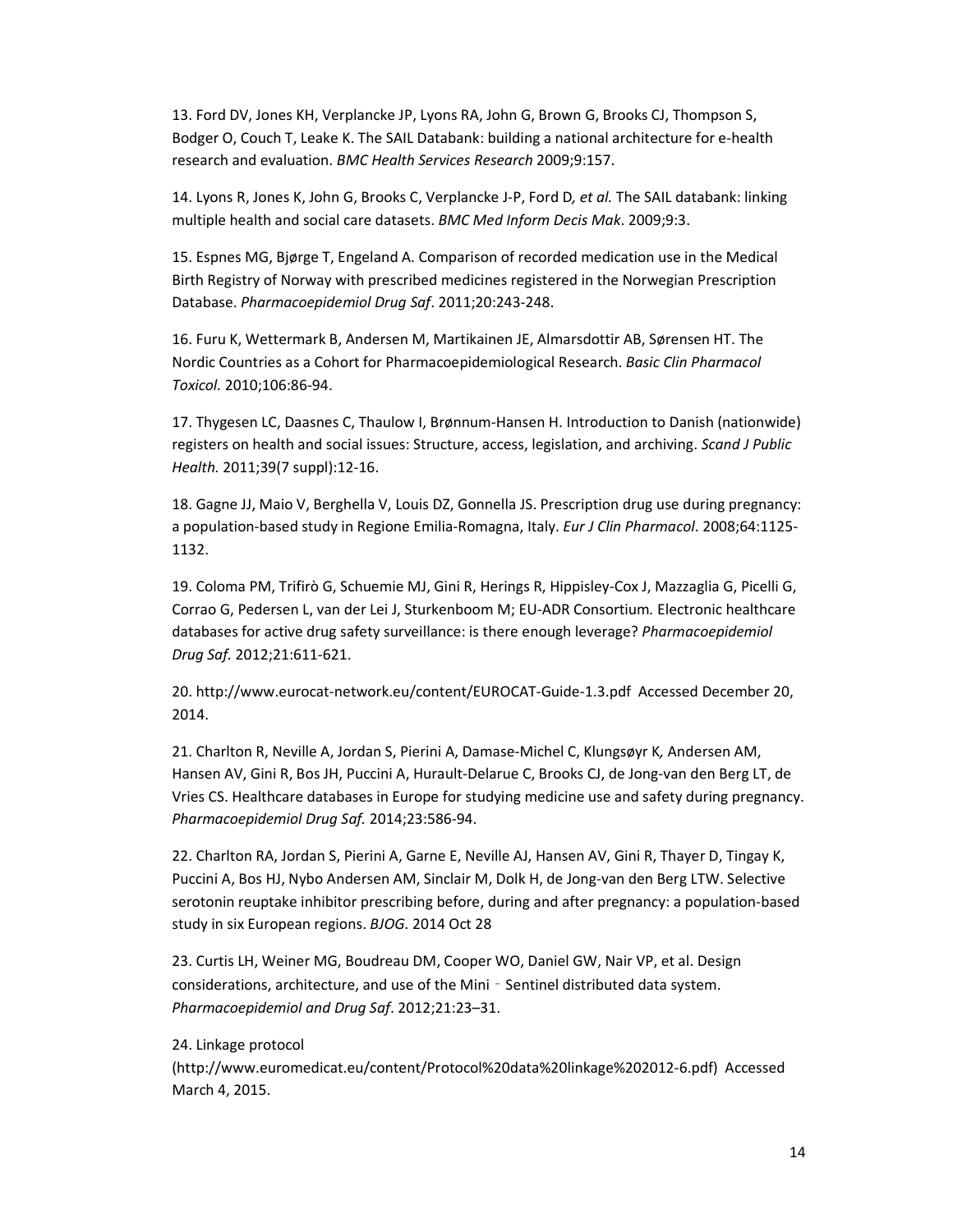25. de Jonge L, Bos HJ, van Langen IM, de Jong-van den Berg LT, Bakker MK. Antibiotics prescribed before, during and after pregnancy in the Netherlands: a medicine utilization study. *Pharmacoepidemiol Drug Saf.* 2014 ;23:60-8

26. de Jonge L, de Walle HE, de Jong-van den Berg LT, van Langen IM, Bakker MK. Actual Use of Medications Prescribed During Pregnancy: A Cross-Sectional Study Using Data from a Population-Based Congenital Anomaly Registry. *Drug Saf*. 2015 Jun 4. [Epub ahead of print].

27. Colvin L, Slack-Smith L, Stanley FJ, Bower C. Pharmacovigilance in pregnancy using population-based linked datasets. *Pharmacoepidemiol and Drug Saf* 2009; 18: 211–225

28. Colvin L, Slack-Smith L, Stanley FJ, Bower C. Linking a pharmaceutical claims database with a birth defects registry to investigate birth defect rates of suspected teratogens. *Pharmacoepidemiol and Drug Saf* 2010; 19: 1137–1150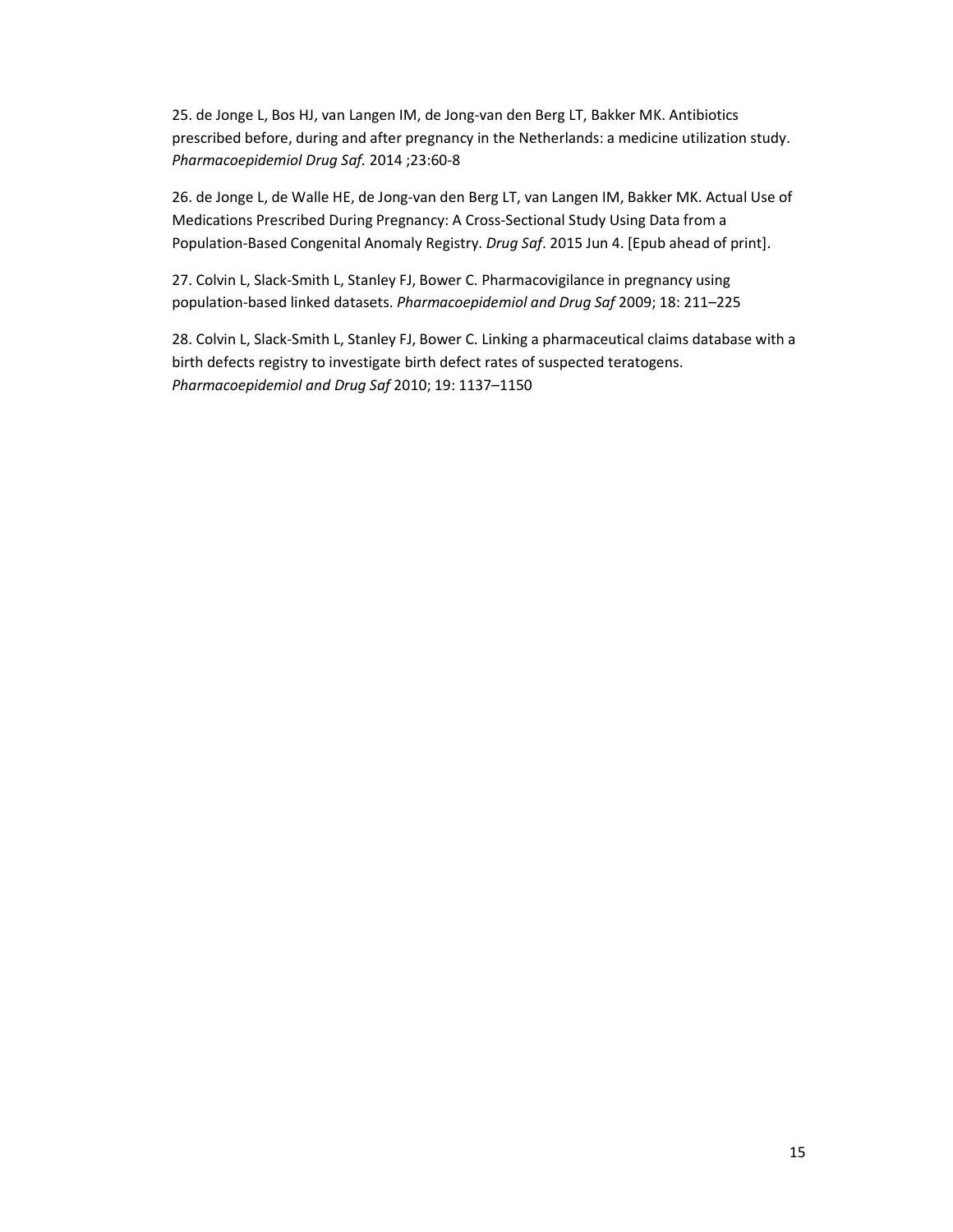# **Figure and Table legends**

Figure 1. Data in the primary care/prescription databases and the CA databases

Table 1. Summary of birth years, number of cases, and the sources of information on maternal medicine use per registry.

Table 2a. Linkage results per registry

Table 2b. Description of linked and non-linked EUROCAT cases according to year of birth and type of birth

Table 3. First trimester exposure rates for CA data and the primary care/prescription data for Wales, Norway, Odense, Denmark, Emilia Romagna, and Tuscany (%)

Table 4a. Comparison of parameters based on the first trimester [day 0 to day 97]

Table 4b. Comparison of parameters based on the broad definition of the first trimester [day -31 to day 97]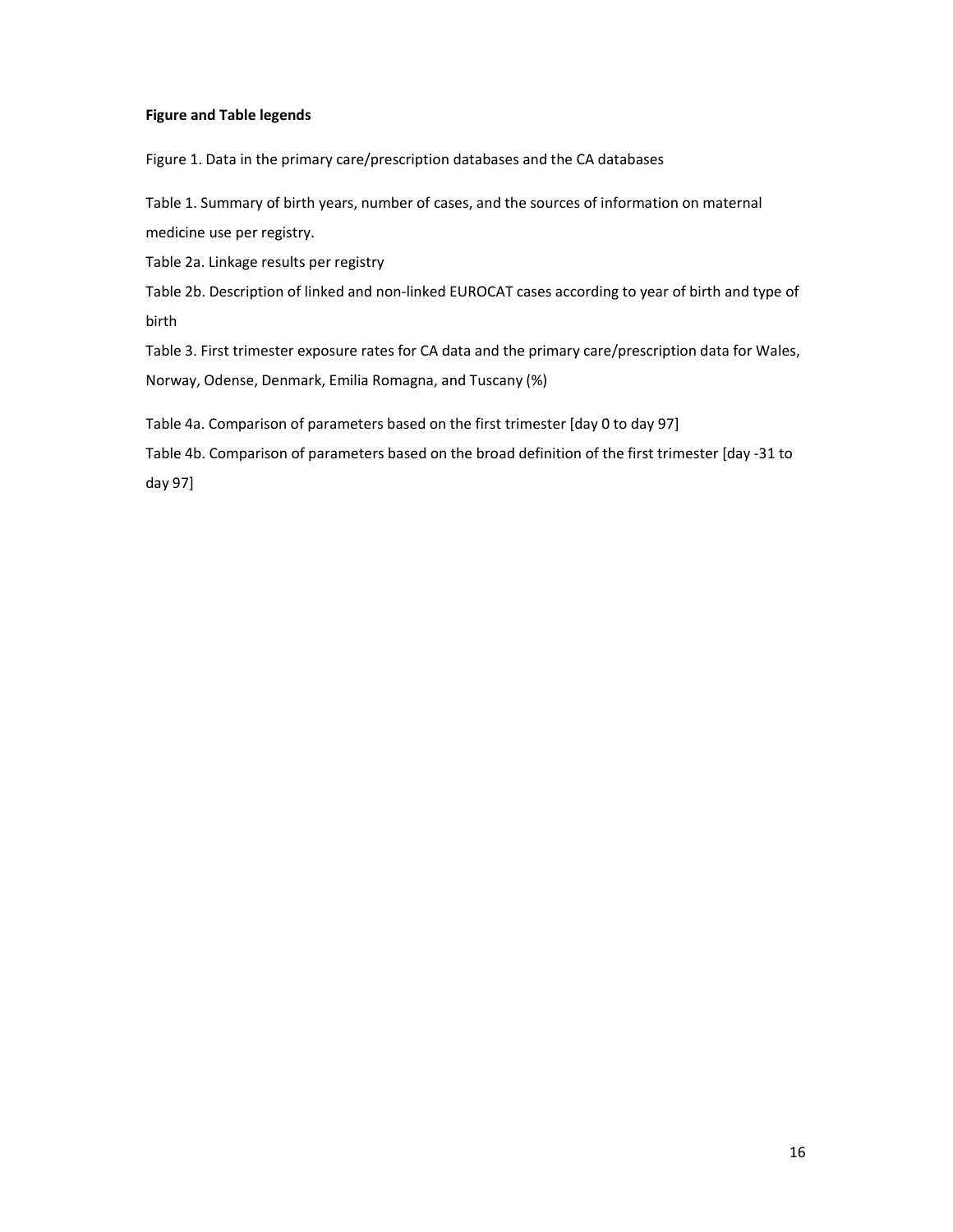### **Compliance with Ethical Standards**

## **Funding**

This study was embedded in the EUROmediCAT project ( *www.euromedicat.eu* ), a Seventh Framework Programme study funded by the European Union.

# **Conflict of Interest**

R Gini has performed a study with an unconditional grant from Eli-Lilly in 2014. DS Thayer has led a team for the SAIL Databank that has received funding from pharmaceutical company Janssen to perform analysis on an unrelated project.

E Garne, SE Jordan, K Klungsoyr, M Loane, AJ Neville, A Pierini, A Puccini, FD Tucker, A Vinkel Hansen and MK Bakker have no conflict of Interest to declare.

## **Ethical approval**

Ethical approval was obtained in Wales for the linkage of the SAIL database to the Congenital anomaly registry (CARIS) and in Norway for linkage of the Norwegian Prescription database to the Medical Birth Registry Norway. The linkage in Denmark, Emilia Romagna and Tuscany could be performed without ethical approval.

## **Contribution to authorship**

L de Jonge was responsible for study design, statistical analysis, interpreting the findings and writing the manuscript. E Garne, R Gini, SE Jordan, K Klungsoyr, M Loane, AJ Neville, A Pierini, A Puccini,DS Thayer, FD Tucker and A Vinkel Hansen contributed to all revisions of the manuscript. M K Bakker was responsible for supervising the study and contributed to all revisions of the manuscript.

## **Acknowledgements**

This study uses anonymised data held in the Secure Anonymised Information Linkage (SAIL) system, which is part of the Welsh e-health records research infrastructure. We thank all the data providers who made anonymised data available for research.

We also thank J.L. Senior of the department of Genetics of the UMCG for editorial assistance.

The results are also described in three deliverables which can be found at (http://www.euromedicat.eu/content/WP3%20Deliverable%2011%20Report.pdf {deliverable 11};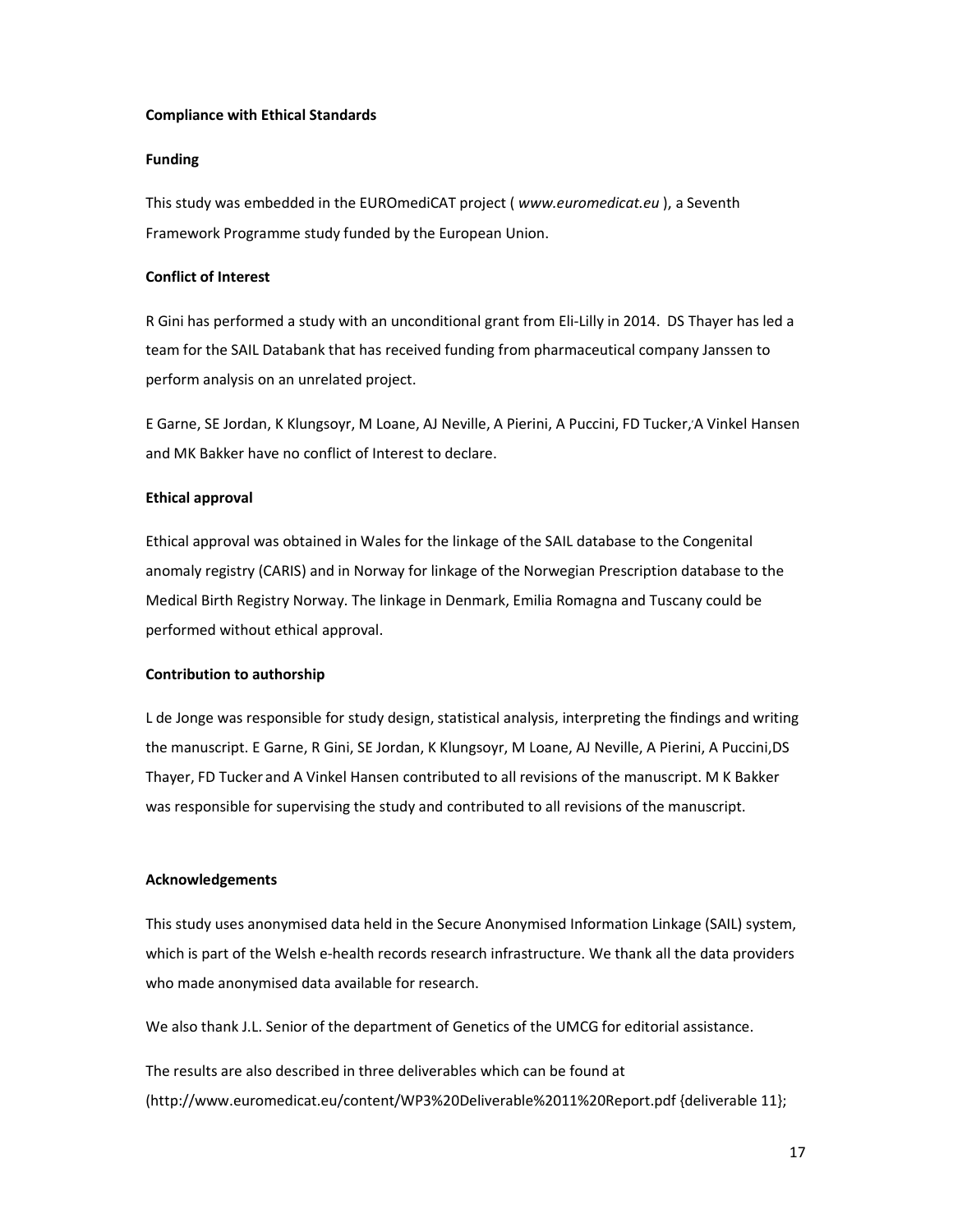http://www.euromedicat.eu/content/WP3%20Deliverable%2012%20Report.pdf {deliverable 12} and http://www.euromedicat.eu/content/deliverable%2013%20RECOMMENDATIONS%20incl%20appen dices.pdf {deliverable 13} ).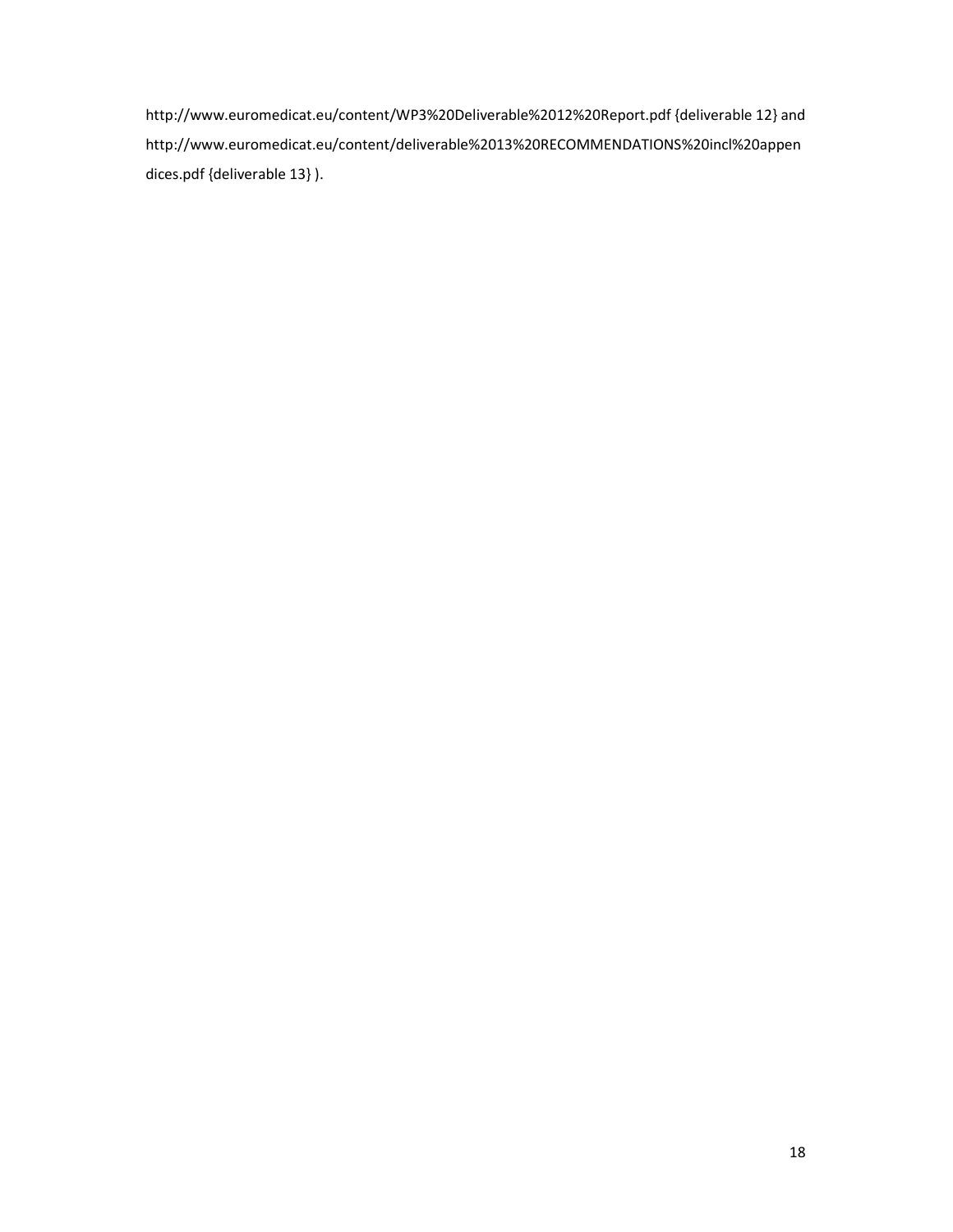#### **Figure 1. Data in the primary care/prescription databases and the CA databases**



### *First trimester exposure rate according to CA registry data*

*% of women exposed to medicine in the first trimester according to the CA registry (A+B)/(A+B+C+D) \*100%* 

#### *First trimester exposure rate according to prescription data*

*% of women exposed to medicine in the first trimester according to the prescription database (A+C)/(A+B+C+D) \*100%* 

### *Agreement of exposure according to the primary care/prescription data*

*Number of women using medicine according to both CA registry and prescription database divided by the total number of women with medicine prescribed in the prescription database A/(A+C) \*100%* 

### *Agreement of exposure according to the CA data*

*Number of women using medicine according to both CA registry and prescription database divided by the total number of women with medicine prescribed in the CA registry A/(A+B) \*100%* 

*- The numbers per registry for each medicine are available on –* 

*http://www.euromedicat.eu/content/WP3%20Deliverable%2011%20Report.pdf -*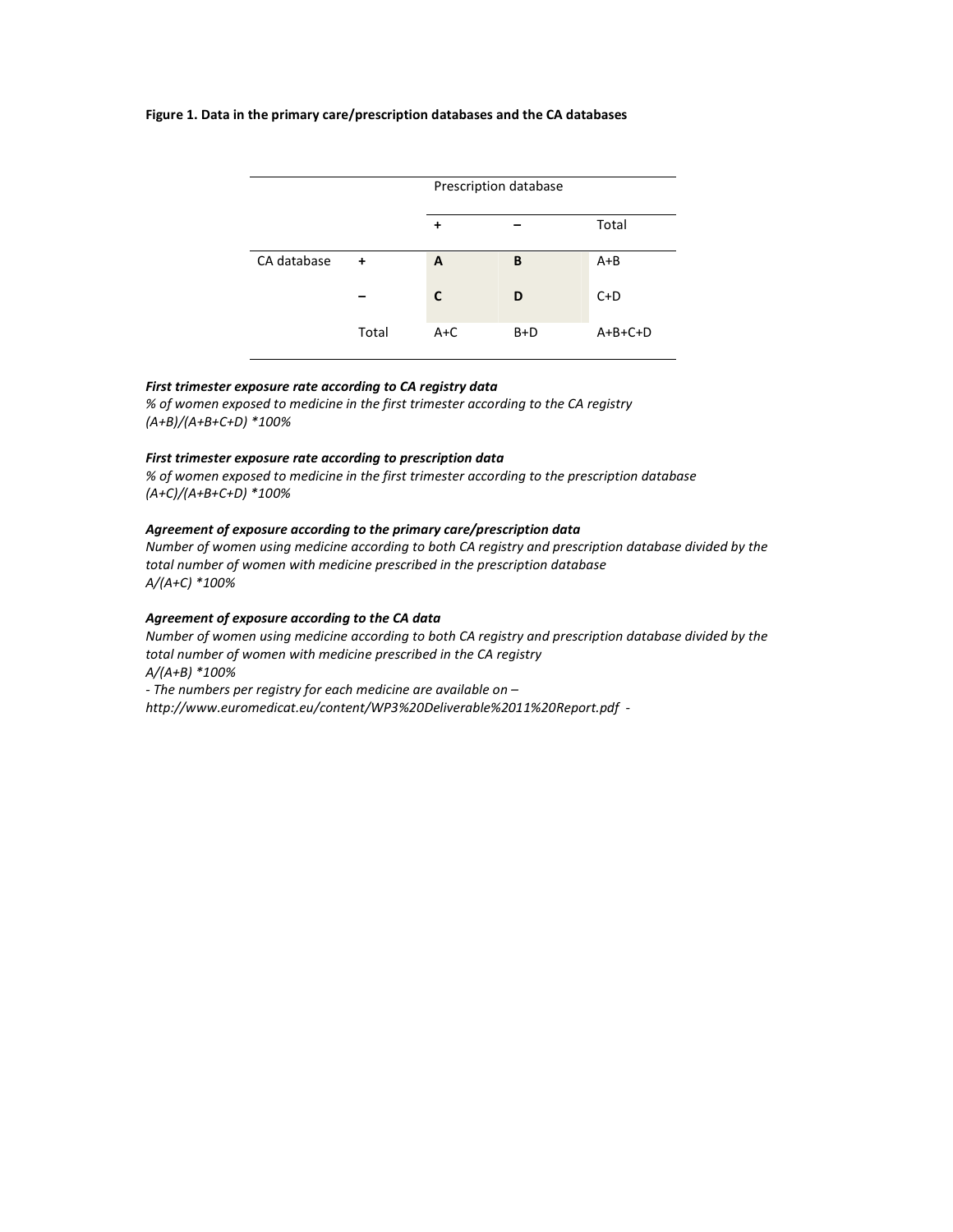|                                                                                                                                        | Wales (CARIS)                                                             | Norway (MBRN)                                                                                                        | Odense, Denmark                                                                                                      | Emilia Romagna (IMER)                                                                                                                                                                                     | Tuscany (RTDC)  |
|----------------------------------------------------------------------------------------------------------------------------------------|---------------------------------------------------------------------------|----------------------------------------------------------------------------------------------------------------------|----------------------------------------------------------------------------------------------------------------------|-----------------------------------------------------------------------------------------------------------------------------------------------------------------------------------------------------------|-----------------|
| Birth years included in<br>the linkage                                                                                                 | 1998-2010                                                                 | 2004-2010                                                                                                            | 1998-2010                                                                                                            | 2004-2010                                                                                                                                                                                                 | 2003-2010       |
| registered in study<br>Number of cases<br>period                                                                                       | 17,244                                                                    | 21,136                                                                                                               | 2,006                                                                                                                | 6,410                                                                                                                                                                                                     | 5,823           |
| use of medicines used<br>anomalies registry [6]<br>Sources for maternal<br>by the congenital                                           | - health care providers in<br>relation to pregnancy<br>Medical files from | - health care providers of<br>- health care providers in<br>relation to pregnancy<br>Medical files from<br>the child | - health care providers of<br>- health care providers in<br>relation to pregnancy<br>Medical files from<br>the child | - health care providers of<br>- health care providers in<br>pregnancy (prescription<br>- health care providers<br>relation to pregnancy<br>Medical files from<br>not in relation to<br>the child<br>data) | - Questionnaire |
| Period of medicine use<br>recorded in congenital<br>anomalies data [6]                                                                 | $1st$ trimester                                                           | whole pregnancy                                                                                                      | $1st$ trimester                                                                                                      | whole pregnancy                                                                                                                                                                                           | $1st$ trimester |
| vitamins and minerals,<br>recorded for the years<br>medication, including<br>Proportion of cases<br>with at least one<br>2004-2010 [6] | 15.6%                                                                     | 22.4%                                                                                                                | 17.7%                                                                                                                | 33.8%                                                                                                                                                                                                     | 13.2%           |

Table 1. Summary of birth years, number of cases, and the sources of information on maternal medicine use per registry. **Table 1. Summary of birth years, number of cases, and the sources of information on maternal medicine use per registry.**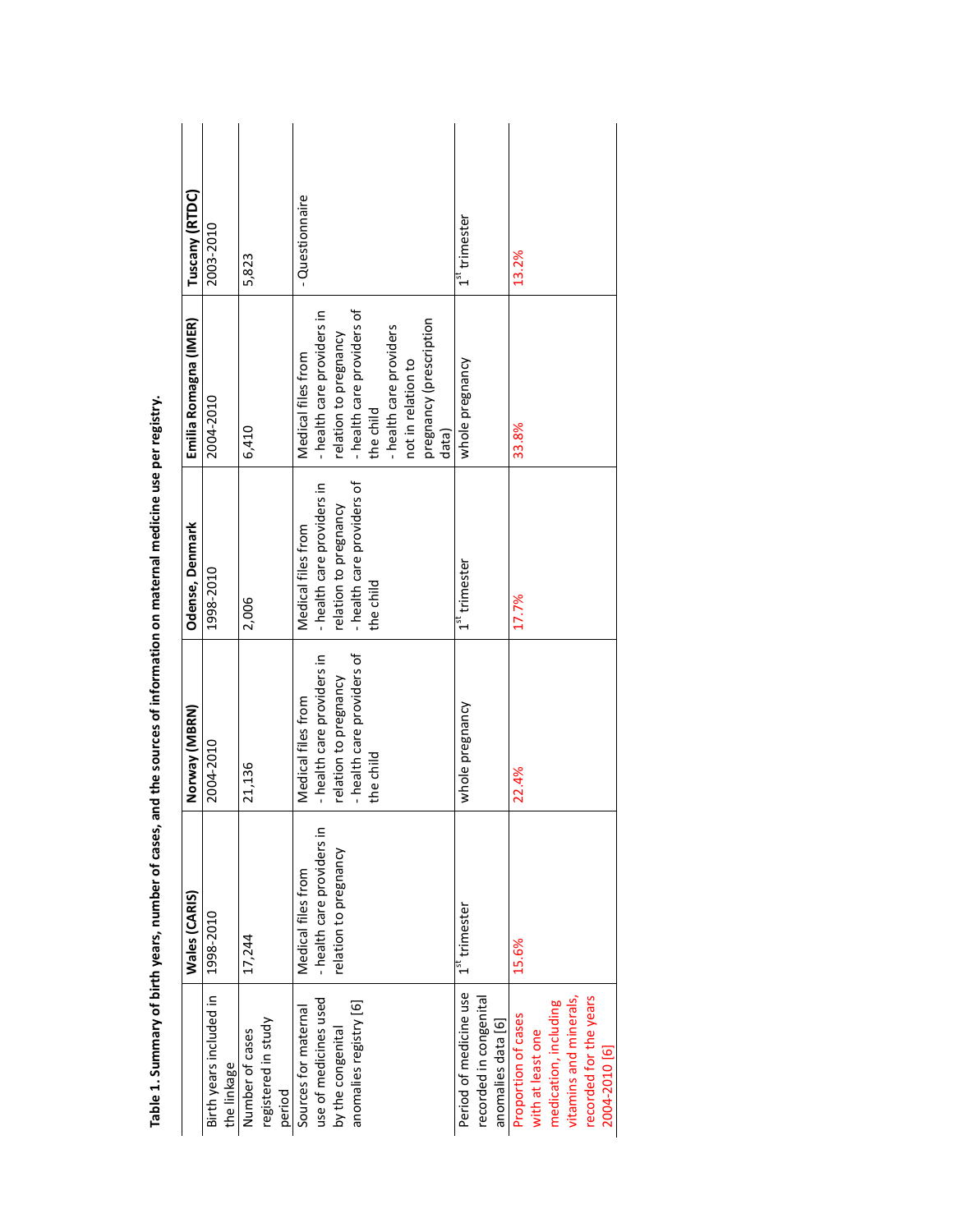| ٠<br>ı<br>I<br>f<br>ı | O |
|-----------------------|---|
|                       |   |
|                       |   |
|                       |   |
|                       |   |

| Registry                                                                                                                                                                                                                                                                                   | Wales (CARIS) | Norway (MBRN)  | Odense, Denmark | Emilia Romagna (IMER) | Tuscany (RTDC) |    |
|--------------------------------------------------------------------------------------------------------------------------------------------------------------------------------------------------------------------------------------------------------------------------------------------|---------------|----------------|-----------------|-----------------------|----------------|----|
| Years of inclusion                                                                                                                                                                                                                                                                         | 1998-2010     | 2004-2010      | 1998-2010       | 2004-2010             | 2003-2010      |    |
|                                                                                                                                                                                                                                                                                            | ৯             | ৯ৎ             | ৯ৎ              | ৯                     |                | ৯ৎ |
| Total number of cases in CA<br>registry                                                                                                                                                                                                                                                    | 100%<br>17244 | 100%<br>21136  | 100%<br>2006    | 100%<br>6410          | 100%<br>5823   |    |
| Linked to prescription/primary<br>care database                                                                                                                                                                                                                                            | 31.7%<br>5472 | 98.8%<br>20874 | 100%<br>2006    | 49.5%<br>3172         | 51.9%<br>3023  |    |
| cases* linked to prescription<br>Total number of EUROCAT<br>database (% calculated on<br>linked cases)                                                                                                                                                                                     | 97.3%<br>5322 | 64.5%<br>13474 | 100%<br>2006    | 95.6%<br>3034         | 89.8%<br>2716  |    |
| *A EUROCAT case is defined as a child with major CA defined by the Q-chapter of ICD10, or in the range 740-759 of ICD9, and a very limited set of conditions not included in the<br>$\alpha$ chapter [22]. Cases with only minor anomalies were excluded from the EUROCAT case definition. |               |                |                 |                       |                |    |

<u>م</u>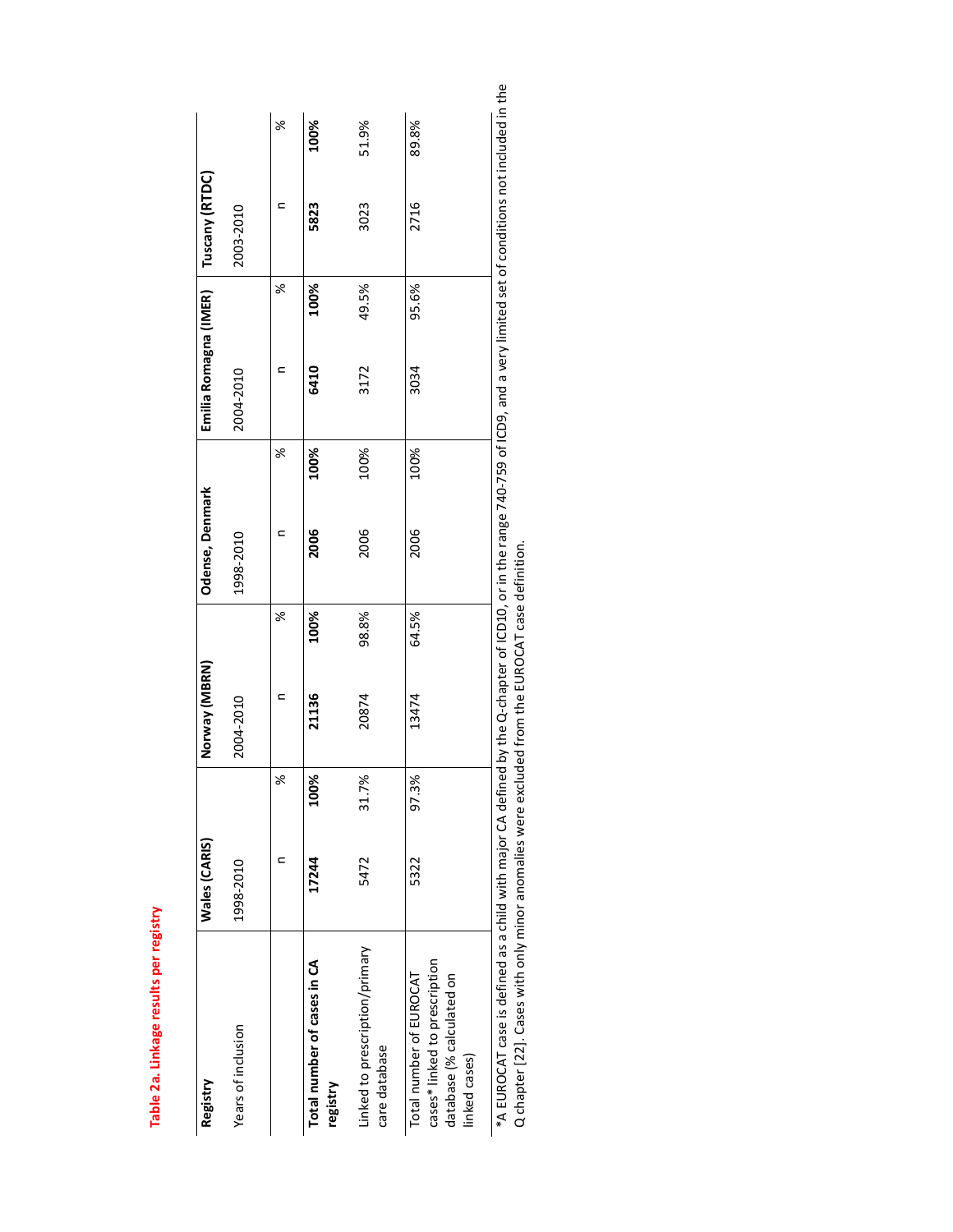| Registry      |                    | Wales (CARIS)           | Norway              |                       | Denmark**<br>Odense, | Emilia Romagna     |                        | Tuscany            |                        |
|---------------|--------------------|-------------------------|---------------------|-----------------------|----------------------|--------------------|------------------------|--------------------|------------------------|
|               | Linked<br>5322 (%) | Non linked<br>11472 (%) | Linked<br>13474 (%) | Non-Linked<br>185 (%) | Linked<br>2006 (%)   | Linked<br>3034 (%) | Non linked<br>2427 (%) | Linked<br>2716 (%) | Non linked<br>2370 (%) |
| Year of birth |                    | ×                       |                     | ∗                     |                      |                    | ∗                      |                    | ∗                      |
| 1998          | 344 (6.5%)         | 1145 (10.0%)            |                     |                       | 143 (7.1%)           |                    |                        |                    |                        |
| 1999          | 326 (6.1%)         | 1026 (8.9%0             |                     |                       | 144 (7.2%)           |                    |                        |                    |                        |
| 2000          | 366 (6.9%)         | 1019 (8.9%)             |                     |                       | 154 (7.7%)           |                    |                        |                    |                        |
| 2001          | 383 (7.2%)         | 872 (7.6%)              |                     |                       | 150 (7.5%)           |                    |                        |                    |                        |
| 2002          | 426 (8.0%)         | 844 (7.4%)              |                     |                       | 155 (7.7%)           |                    |                        |                    |                        |
| 2003          | 437 (8.2%          | 831 (7.2%)              |                     |                       | 131 (6.5%)           |                    |                        | 344 (12.7%)        | 344 (14.5%)            |
| 2004          | 493(9.3%)          | 762 (6.6%)              | 2652 (19.7%)        | 33 (17.8%)            | 136 (6.8%)           | 255 (8.4%)         | 385 (15.9%)            | 318 (11.7%)        | 362 (15.3%)            |
| 2005          | 442 (8.3%)         | 831 (7.2%)              | 2014 (14.9%)        | 19 (10.3%)            | 161 (8.0%)           | 359 (11.8%)        | 347 (14.3%)            | 279 (10.3%)        | 238 (10.0%)            |
| 2006          | 445 (8.4%)         | 8697.6%)                | 1996 (14.8%)        | 18 (9.7%)             | 192 (9.6%)           | 344 (11.3%)        | 340 (14.0%)            | 317 (11.7%)        | 320 (13.5%)            |
| 2007          | 463 (8.7%)         | 879 (7.7%)              | 1777 (13.2%)        | 14 (7.6%)             | 163 (8.1%)           | 359 (11.8%)        | 353 (14.5%)            | 301 (11.1%)        | 252 (10.6%)            |
| 2008          | 424 (8.0%)         | 866 (7.5%)              | 1693 (12.6%)        | 27 (14.6%)            | 180 (9.0%)           | 478 (15.8%)        | 352 (14.5%)            | 334 (12.3%)        | 264 (11.1%)            |
| 2009          | 421 (7.9%)         | 779 (6.8%)              | 1631 (12.1%)        | 29 (15.7%)            | 155 (7.7%)           | 535 (17.6%)        | 358 (14.8%)            | 361 (13.3%)        | 276 (11.6%)            |
| 2010          | 352 (6.6%)         | 749 (6.5%)              | 1711 (12.7%)        | 45 (24.3%)            | 142 (7.1%)           | 704 (23.2%)        | 292 (12.0%)            | 462 (17.0%)        | 314 (13.2%)            |
| Type of birth |                    |                         |                     |                       |                      |                    |                        |                    | ∗                      |
| $\mathbf{a}$  | 4502 (84.6%)       | 9685 (84.4%)            | 11848 (87.9%)       | 154 (83.2%)           | 1644 (82.0%)         | 3024 (99.7%)       | 1163 (47.9%)           | 2010 (74.0%)       | 2043 (86.2%)           |

Table 2b Description of linked and non-linked EUROCAT cases according to year of birth and type of birth **Table 2b Description of linked and non-linked EUROCAT cases according to year of birth and type of birth**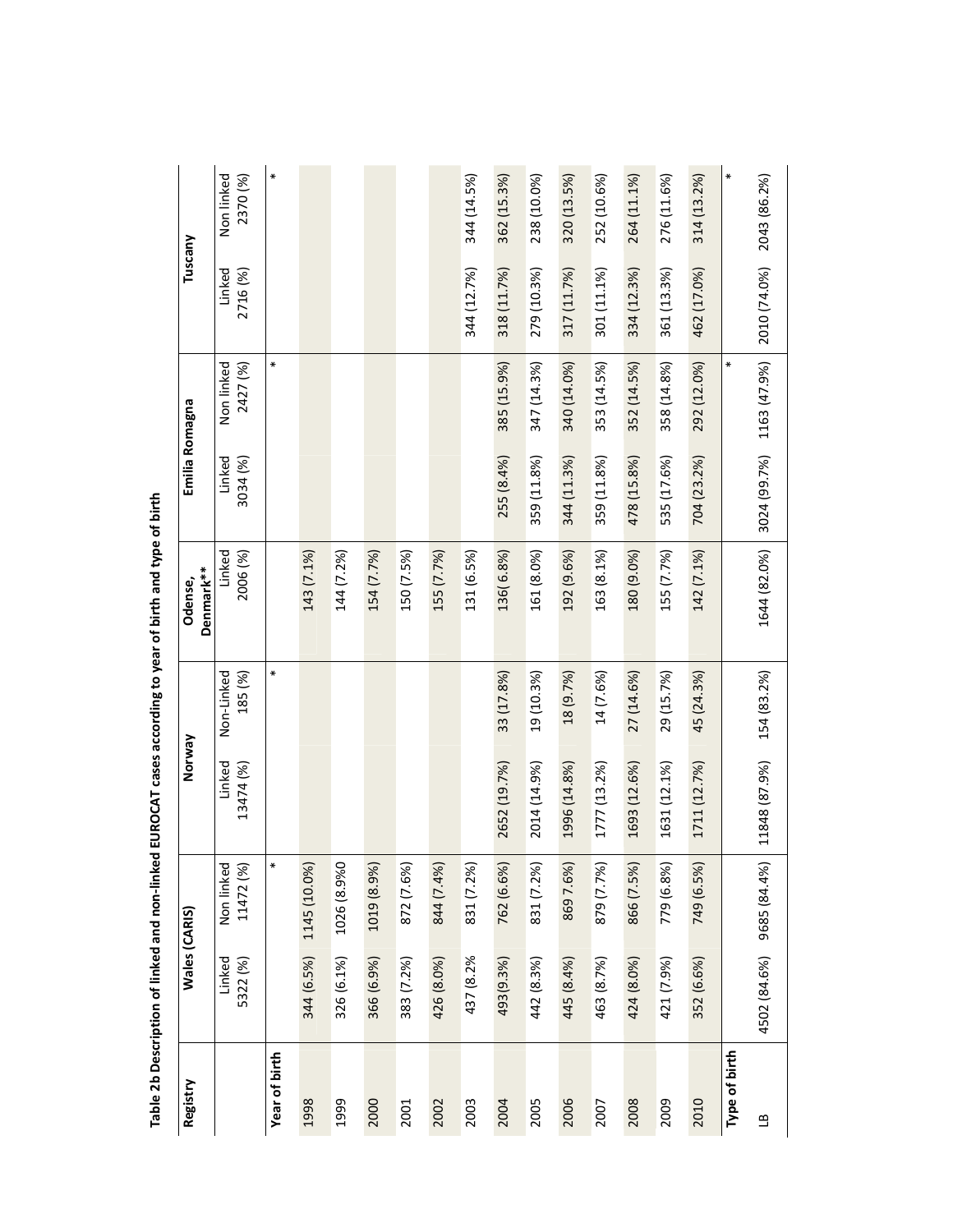| 28 (1.2%  | 299 (12.6%)                                     |
|-----------|-------------------------------------------------|
| 23 (0.8%) | $\begin{bmatrix} 683 & (25.1\% ) \end{bmatrix}$ |
| 19(0.8%)  | 1245 (51.3%)                                    |
| 10(0.3%)  |                                                 |
| 17(2.3%)  | 315 (15.7%)                                     |
| $(0.5\%)$ | 30 (16.2%                                       |
| 147 (1.1% | 479 (11.0%)                                     |
| 224 (1.99 | $1563(13.6\%)$                                  |
| .07(2.0%) | 13(13.4%)                                       |
| £         | TOPF,                                           |

LB: Live births, FD: Foetal death ≥ 20 weeks gestation (including stillbirths); TOPFA: Terminations of pregnancy for foetal anomalies LB: Live births, FD: Foetal death ≥ 20 weeks gestation (including stillbirths); TOPFA: Terminations of pregnancy for foetal anomalies<br>\* P<0.01<br>\*\* all EUROCAT cases from the Danish registry could be linked to the prescripti

\*\* all EUROCAT cases from the Danish registry could be linked to the prescription database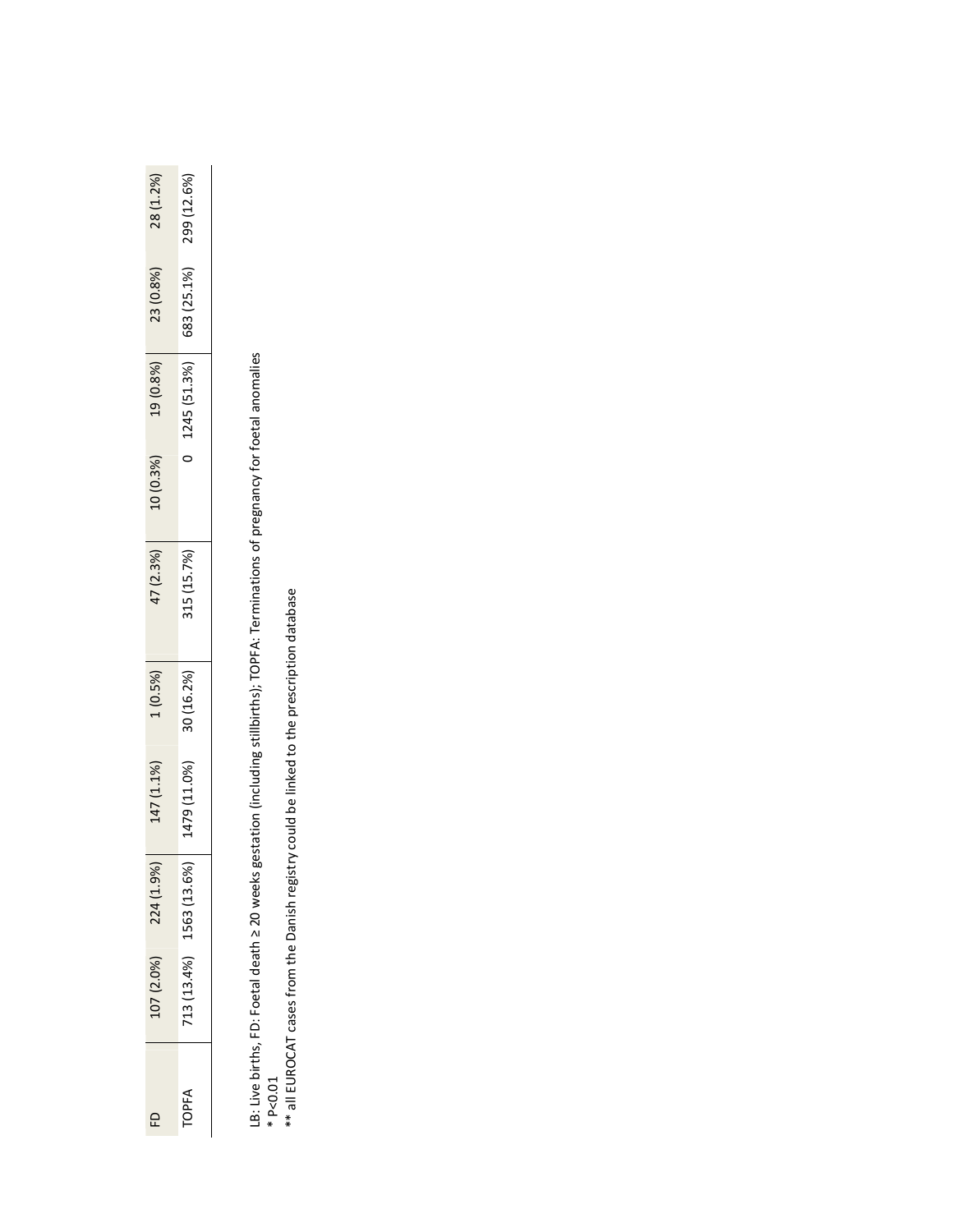Tuscany-<br>PrX PrX Tuscany- CA Tuscany- PrX 12.96 0.52 0.37 2.39 1.44 J01 2.87 12.78 6.43 9.84 - - 10.12 15.52 1.84 12.96 Insulinsulinsulins and analogues and analogues and analogues of the correlation of the correlation of the corr SSRIs N06AB 1.05 3.44 0.62 0.79 1.65 1.74 0.33 0.69 0.41 1.44 1.58 Anti-epileptics N03A 0.77 0.66 0.46 0.50 0.55 0.60 0.26 0.33 0.59 0.52 Anti-asthmatics R03 (4.47 5.58 1.74 3.14 3.14 3.24 2.11 2.11 2.37 2.39 G03G 1.16 0.34 0.10 3.03 - - 0.69 1.05 0.07 1.58 N= 2716 2003-2010 Tuscany-0.59 0.70 0.37  $0.41$ 1.84  $0.07$ ි Emilia Romagna-15.52 0.33 0.36  $2.74$ 0.69  $1.05$ N= 3034<br>N= 3034 2004-2010 Emilia Romagna-CA  $10.12$ 0.26 0.43 0.33 2.11 0.69 Denmark-Odense,<br>Denmark<br>PrX 0.60 0.70 3.24 1.74 l,  $\mathbf{r}$ 1998-2010<br>N= 2006 1998-2010 Denmark-Odense,<br>Denmark<br>CA 0.55 0.65 1.65 3.14  $\overline{1}$ Norway-<br>PrX CA Wales- PrX Norway- CA Norway- PrX 0.50 0.79 9.84 3.03 0.91 1.89 N= 13474 2004-2010 Norway-<br>CA 0.46 1.25 1.74 6.43  $0.10$ 0.62 Wales-<br>PrX 12.78 0.66 0.70 5.58 3.44 0.34 N= 5322 1998-2010 Wales-<br>CA 0.77  $1.01\,$ 4.47  $1.05$ 2.87 1.16 Years of inclusion<br>Number of cases Number of cases ATC code Years of inclusion starting with **NO6AB NO3A** A10A G03G **RO3**  $\Xi$ Antibacterials for systemic Antibacterials for systemic Gonadotropins and other Gonadotropins and other Insulins and analogues ovulation stimulants ovulation stimulants Medicine subgroup Medicine subgroup (EUROmediCAT) (EUROmediCAT) Anti-asthmatics Anti-epileptics SSRIS use

Table 3. First trimester exposure rates for CA data and the primary care/prescription data for Wales, Norway, Odense, Denmark, Emilia Romagna, and Tuscany (%) **Table 3. First trimester exposure rates for CA data and the primary care/prescription data for Wales, Norway, Odense, Denmark, Emilia Romagna, and Tuscany (%)**

CA= Congenital anomaly registry; PrX= prescription or primary care database. CA= Congenital anomaly registry; PrX= prescription or primary care database.

'-' means data were not retrieved '-' means data were not retrieved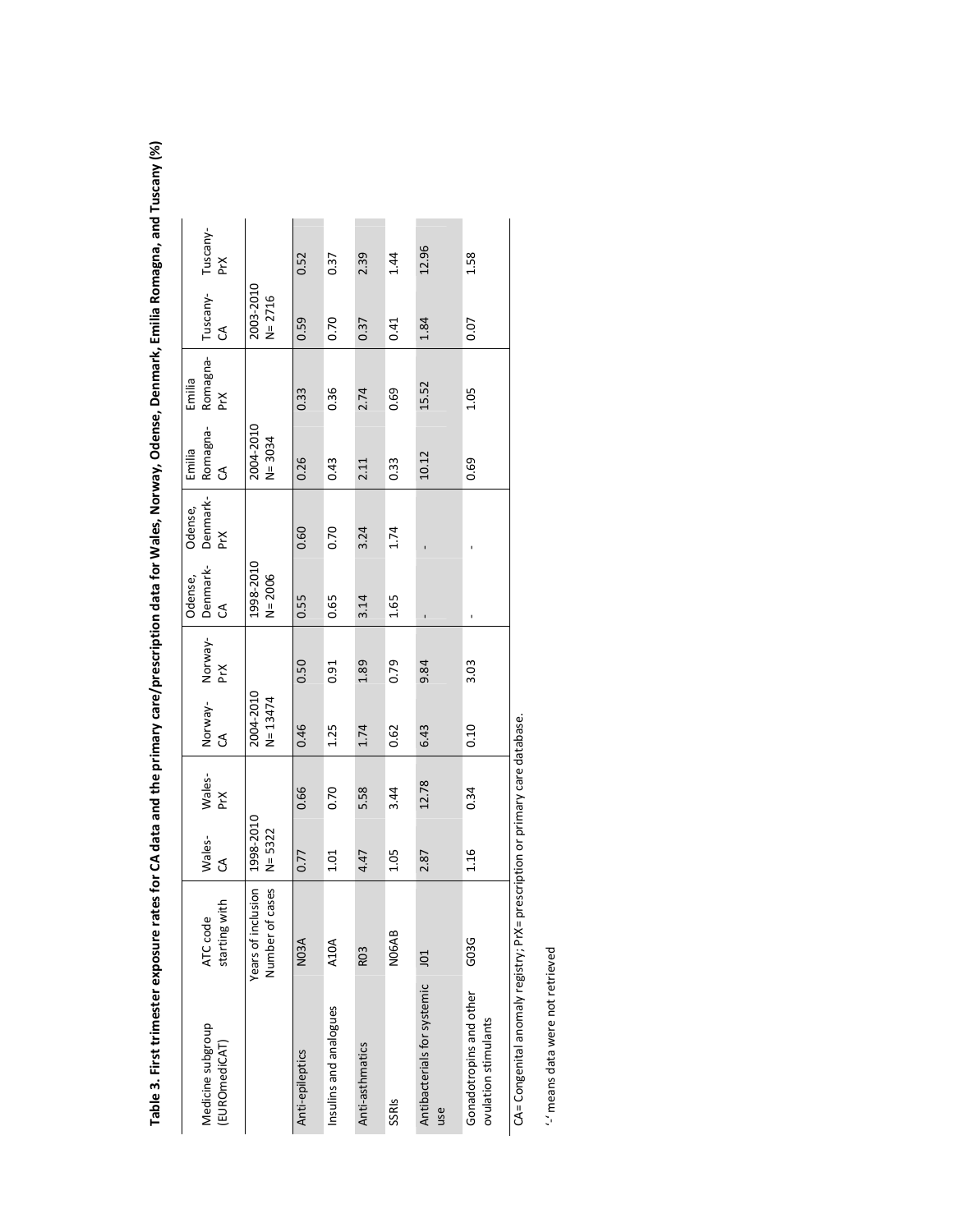Table 4a. Comparison of parameters based on the first trimester [day 0 to day 97] **Table 4a. Comparison of parameters based on the first trimester [day 0 to day 97]** 

|                                                       |                                 | care data in % |        | Agreement according to the prescription/ primary |                   |                  |       | Agreement according to the CA data in % |                    |                   |         |
|-------------------------------------------------------|---------------------------------|----------------|--------|--------------------------------------------------|-------------------|------------------|-------|-----------------------------------------|--------------------|-------------------|---------|
| (EUROmediCAT)<br>anpalagns<br>Medicine                | starting<br>code<br>with<br>ATC | Wales          | Norway | Denmark<br>ddense,                               | Romagna<br>Emilia | Tuscany          | Wales | Norway                                  | Denmark<br>ddense, | Romagna<br>Enilia | Tuscany |
| Anti-epileptics                                       | <b>NO3A</b>                     | 77.1           | 63.2   | 91.7                                             | 40.0              | 71.4             | 65.9  | 69.4                                    | 100.0              | 50.0              | 62.5    |
| Insulins and<br>analogues                             | A10A                            | 81.1           | 71.5   | 71.4                                             | 63.6              | 60.0             | 55.6  | 52.4                                    | 76.9               | 53.8              | 31.6    |
| Anti-asthmatics                                       | R <sub>03</sub>                 | 33.3           | 33.5   | 58.5                                             | 19.3              | 6.2              | 41.6  | 36.3                                    | 60.3               | 25.0              | 40.0    |
| SSRIS                                                 | <b>NO6AB</b>                    | 22.4           | 38.3   | 74.3                                             | 19.0              | 17.9             | 73.2  | 48.8                                    | 78.8               | 40.0              | 63.6    |
| for systemic use<br>Antibacterials                    | 101                             | 7.8            | 16.4   |                                                  | 27.8              | $6.\overline{3}$ | 34.6  | 25.2                                    |                    | 42.7              | 44.0    |
| Gonadotropins<br>stimulants<br>and other<br>ovulation | G03G                            | 27.8           | 1.5    |                                                  | 21.9              | $2.\overline{3}$ | 8.1   | 42.9                                    |                    | 33.3              | 50.0    |

" means data were not retrieved '-' means data were not retrieved